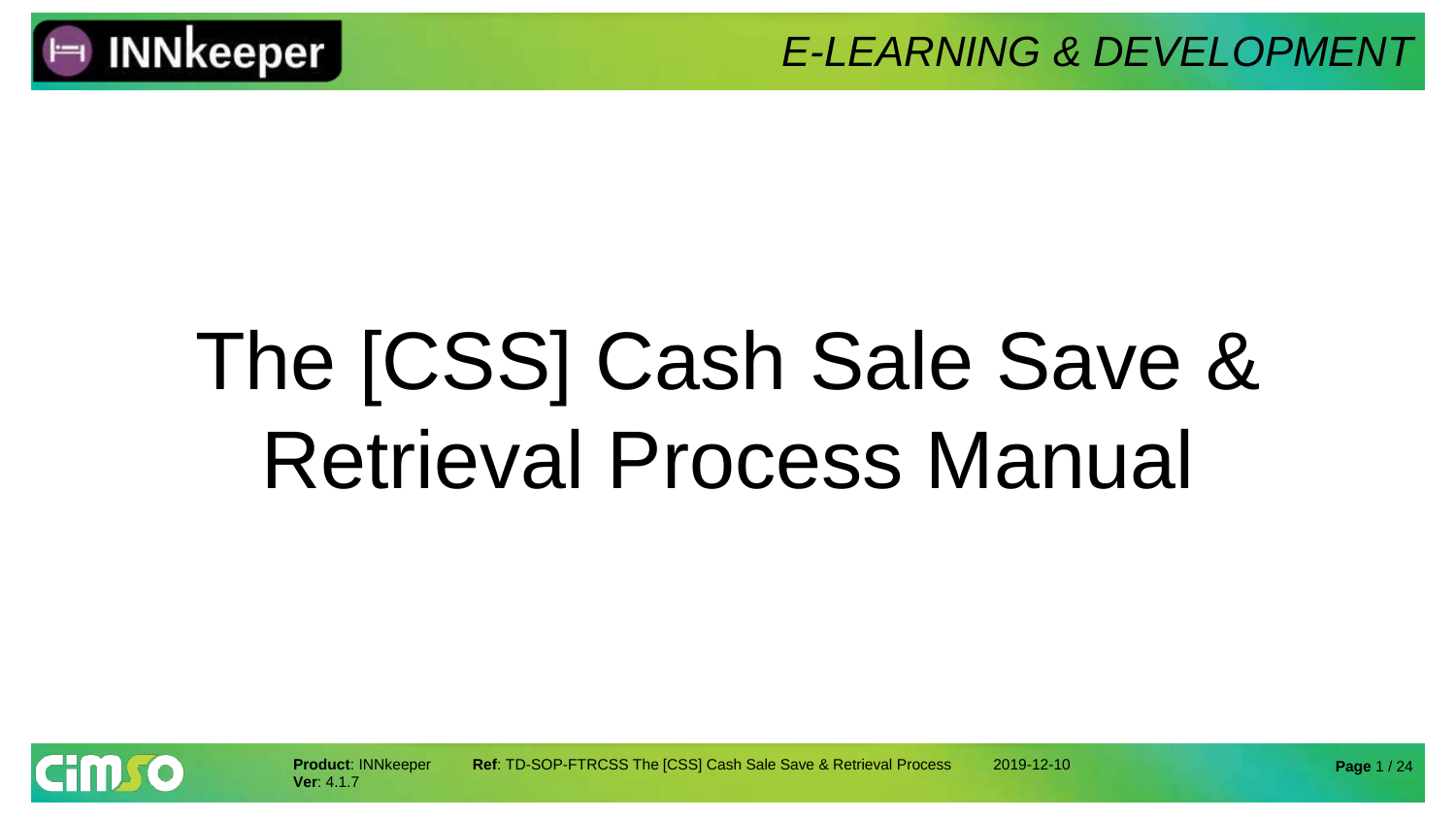

#### **What Is A Sale?**

A sale it the terminology for the action when money and invoice are exchanged for goods or services

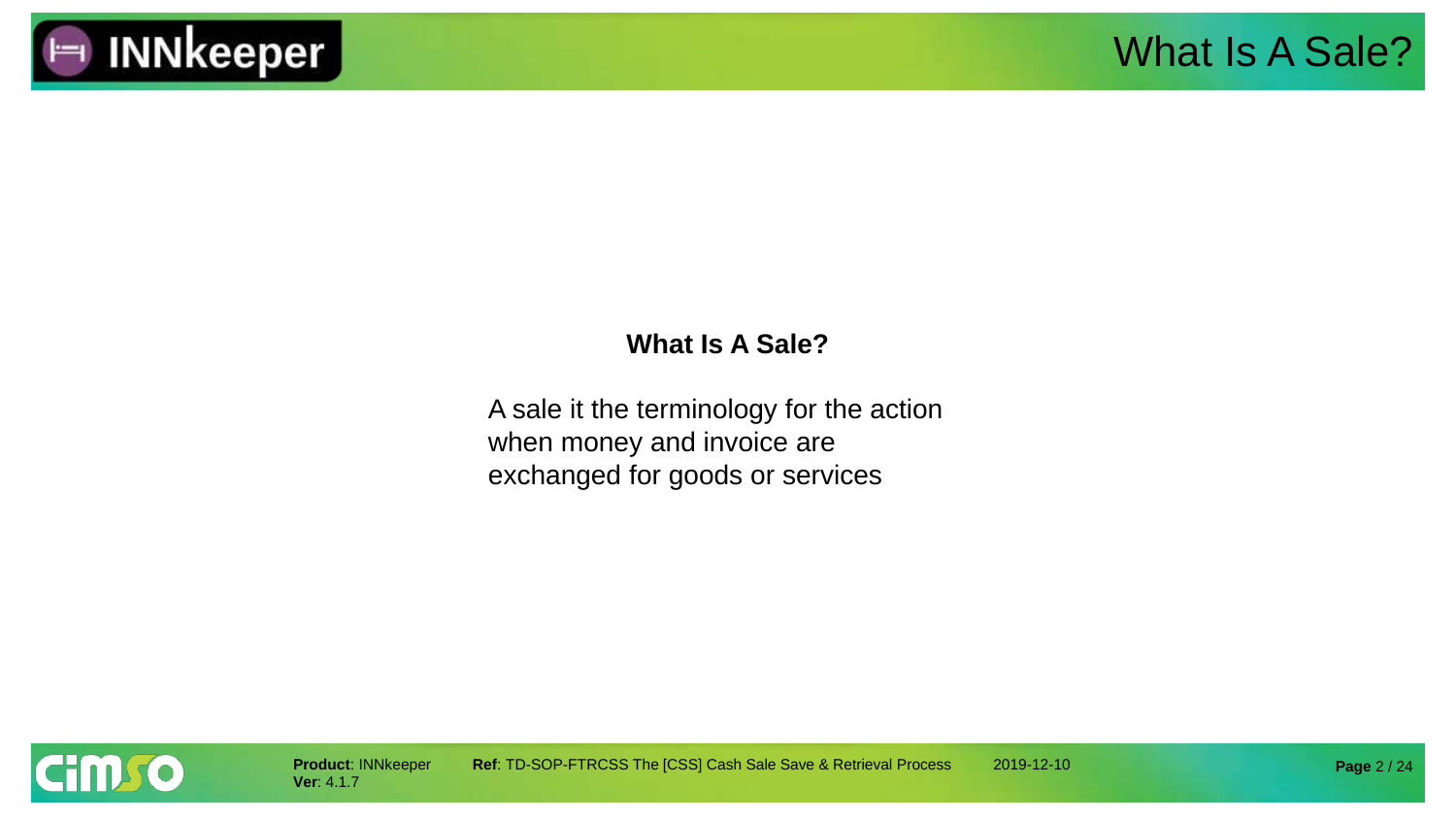

#### The Wheel: Customer Centric Design



**Ver**: 4.1.7

cim so

#### **CUSTOMER CENTRIC DESIGN**

- **Identify** CDP customer data platform with extensive CRM
- **Connect** Single or bulk blast e-mail, SMS, fax and snail-mail
- **Collaborate** Local server to Web and mobile device data interchange
- **Live** Food, Beverage and Retail points of sale with stock control and procurement
- **Play** Schedule and manage Golf, SPA and Leisure activities
- **Rest** Reservations, Lodging PMS, Leasing and Timeshare
- **Finance** GAAP, IAS and IFRS financial control to balance sheet

**Page** 3 / 24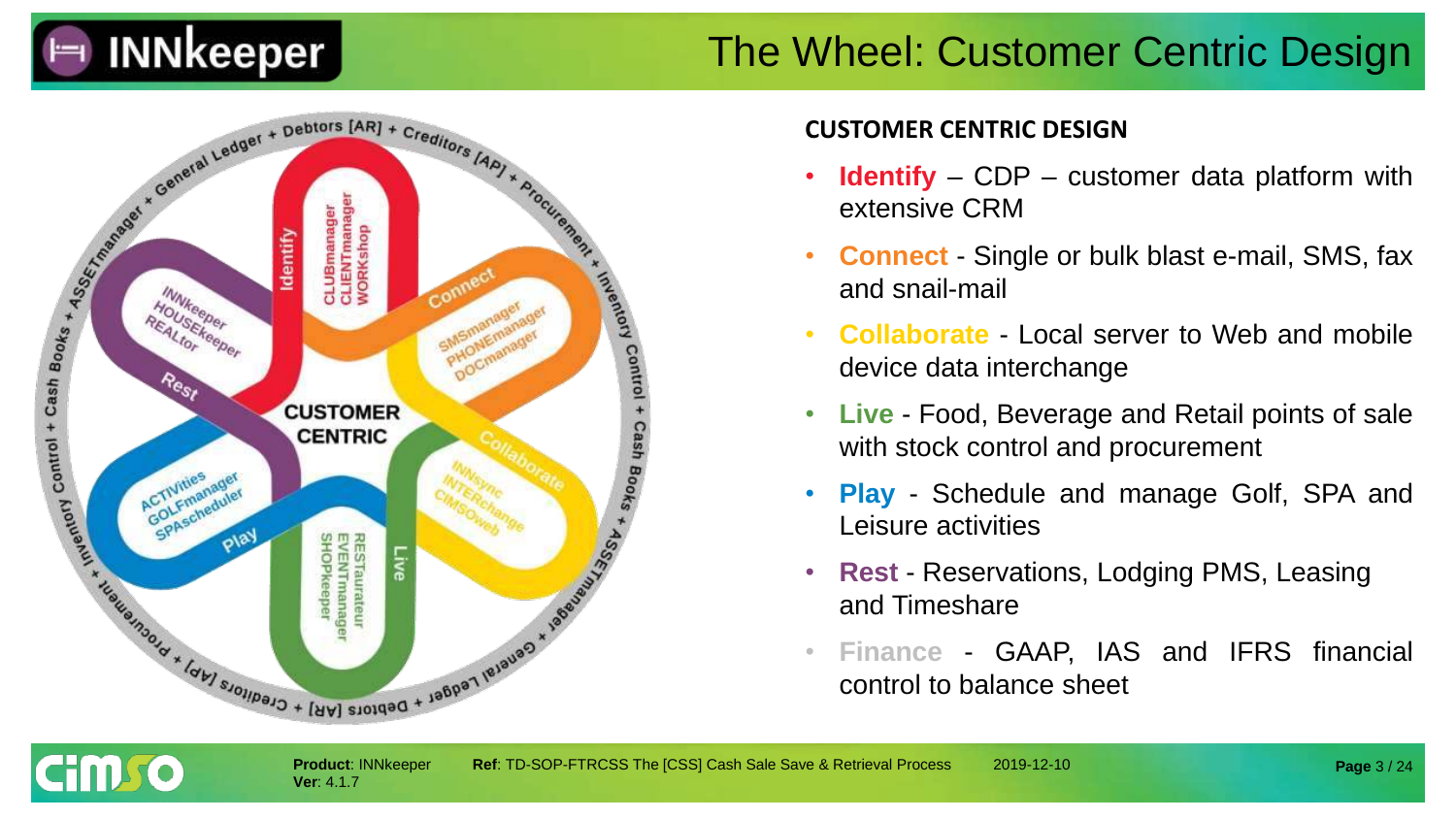

#### Logging Into Administration

|                         | <b>CHILLIO</b> Menu |                                         |                                                                 |                                                        |                |                                   |             |
|-------------------------|---------------------|-----------------------------------------|-----------------------------------------------------------------|--------------------------------------------------------|----------------|-----------------------------------|-------------|
| $\vdash$                | Administration      |                                         |                                                                 |                                                        |                |                                   |             |
|                         | Golfer              |                                         |                                                                 |                                                        |                |                                   |             |
| கூ                      | ActivityScheduler   |                                         |                                                                 |                                                        |                |                                   |             |
| S                       | SpaScheduler        | $\vdash$                                | <b>INNkeeper</b>                                                |                                                        | <b>CHILLIO</b> |                                   |             |
| Ø                       | Restaurateur        |                                         |                                                                 | <b>Customer Centric Integrated Management Software</b> |                |                                   |             |
| 買                       | ShopKeeper          | V4.1.7b11143                            |                                                                 |                                                        | 8d647da        |                                   |             |
| $\Phi$                  | AssetManager        | Language                                | English (United Kingdom)                                        | $\checkmark$                                           |                | Start your CiMSO Menu, select the |             |
| $\bullet$               | WebRes              | Database<br>Location                    | CIMSODemo_V417 on vmserver<br>MAIN Imperial Palace Rooms        | $\checkmark$<br>$\checkmark$                           |                | Administration. Use your given    |             |
|                         | InnSync             | Login ID                                | master                                                          |                                                        |                | Login ID and Password to log in   |             |
| X                       | Fax Server          | Password                                |                                                                 |                                                        |                |                                   |             |
|                         | Phoneman            |                                         |                                                                 |                                                        |                |                                   |             |
|                         | TimeKeeper          |                                         |                                                                 | do Identification<br>Password                          | √ Log In       |                                   |             |
| <b>C<sub>3</sub></b> 60 | Configuration       |                                         |                                                                 |                                                        |                |                                   |             |
| ß                       | <b>EXEUP</b>        |                                         |                                                                 |                                                        |                |                                   |             |
|                         | Close Menu          |                                         |                                                                 |                                                        |                |                                   |             |
| ×                       | Exit Menu           |                                         |                                                                 |                                                        |                |                                   |             |
|                         |                     | <b>Product: INNkeeper</b><br>Ver: 4.1.7 | Ref: TD-SOP-FTRCSS The [CSS] Cash Sale Save & Retrieval Process |                                                        |                | 2019-12-10                        | Page 4 / 24 |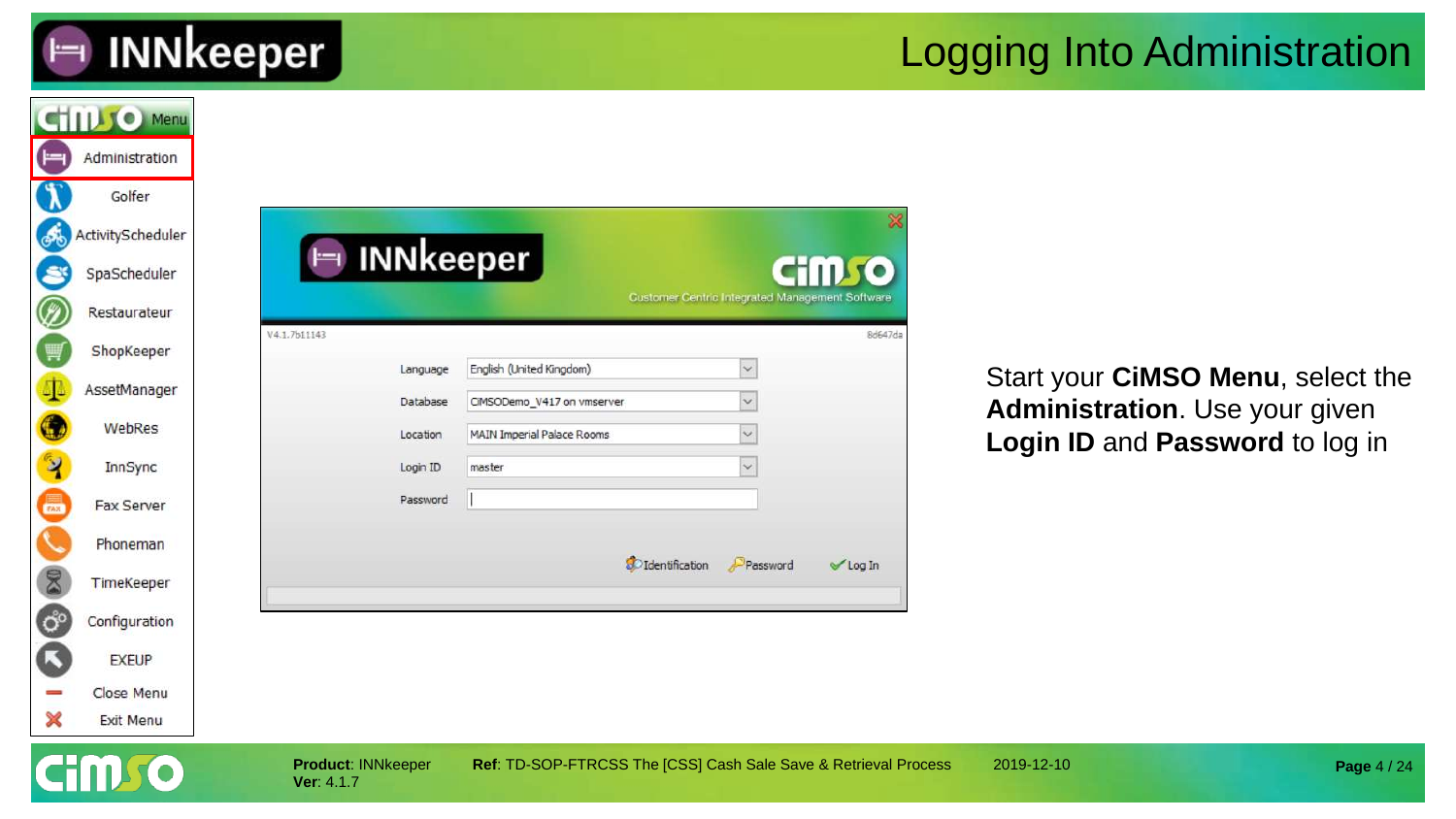T INNkeeper - Licensed to Imperial Palace - LoginID: MASTER

**R** Clients

図

ð

Main Member

[All Client Keywords]

Shortcuts

 $\mathcal{D}$  Search

Memberships Client Code

Search in

✓

Þ

Reservations

 $\sim$ 

ð

Company

**Property** 

**By Visuals** 

**S** Tasks

F First Name

 $\vert \mathbf{v} \vert$ 

**目Urks** 

for words starting with (fast search)

Surname

#### Administration

 $\Box$  $\times$  $\overline{\phantom{a}}$ Once logged into Administration you are Products/Servi... Task Manager & Workflow  $T$ Tickets able to navigate through the database. Transactions Transactions Reports Manage Cards ☺ Initials Title Contact Detail

There are more than 1000 records matching the current criteria. Please refine your search. Click here to show all matches.

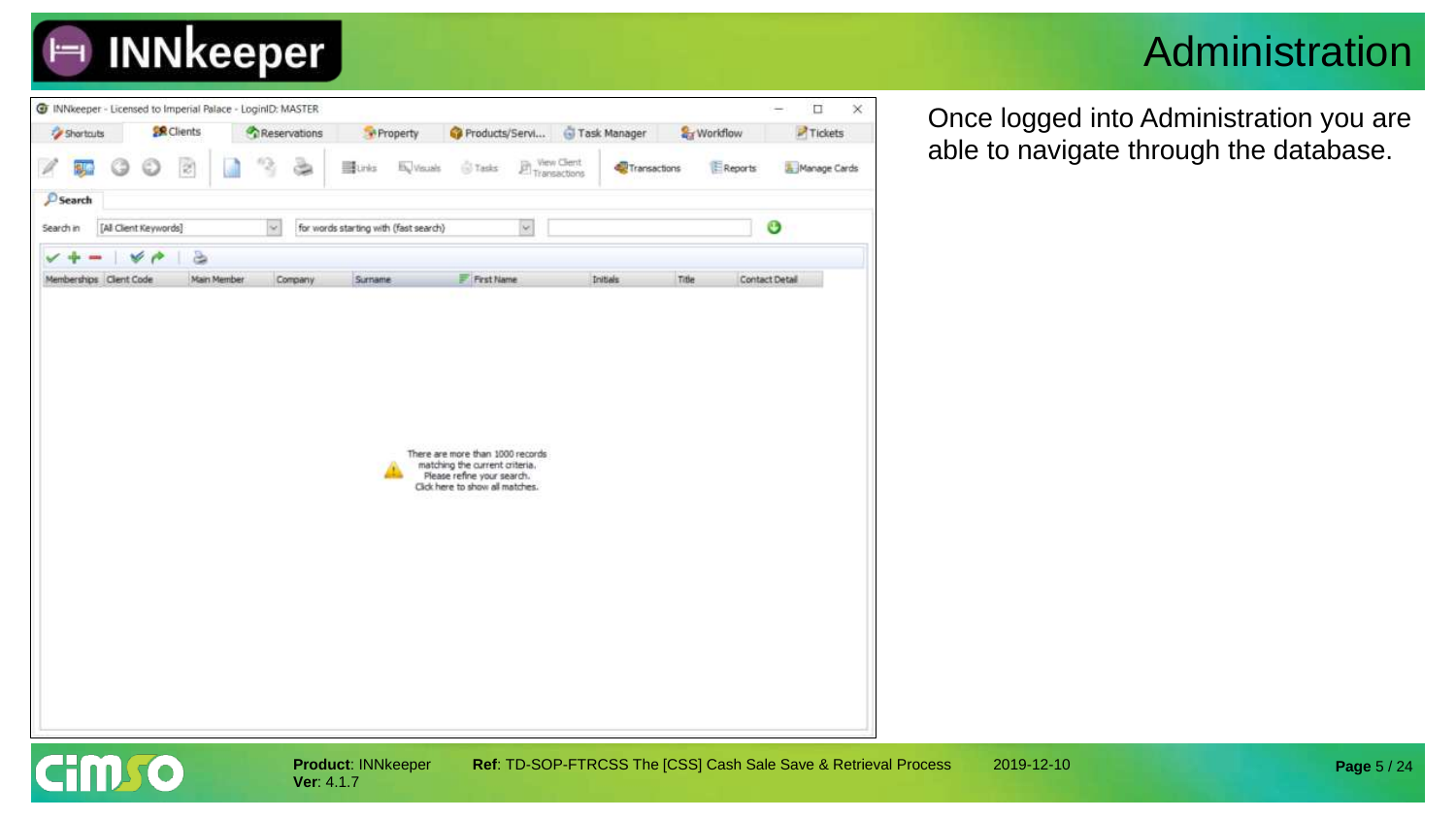

#### Navigation: The Cash Sale Save & Retrieval Process



**Ver**: 4.1.7

Navigation: The [CSS] Cash Sale Save & Retrieval Process

❶ **Clients** tab

❷ Select the **Transactions** button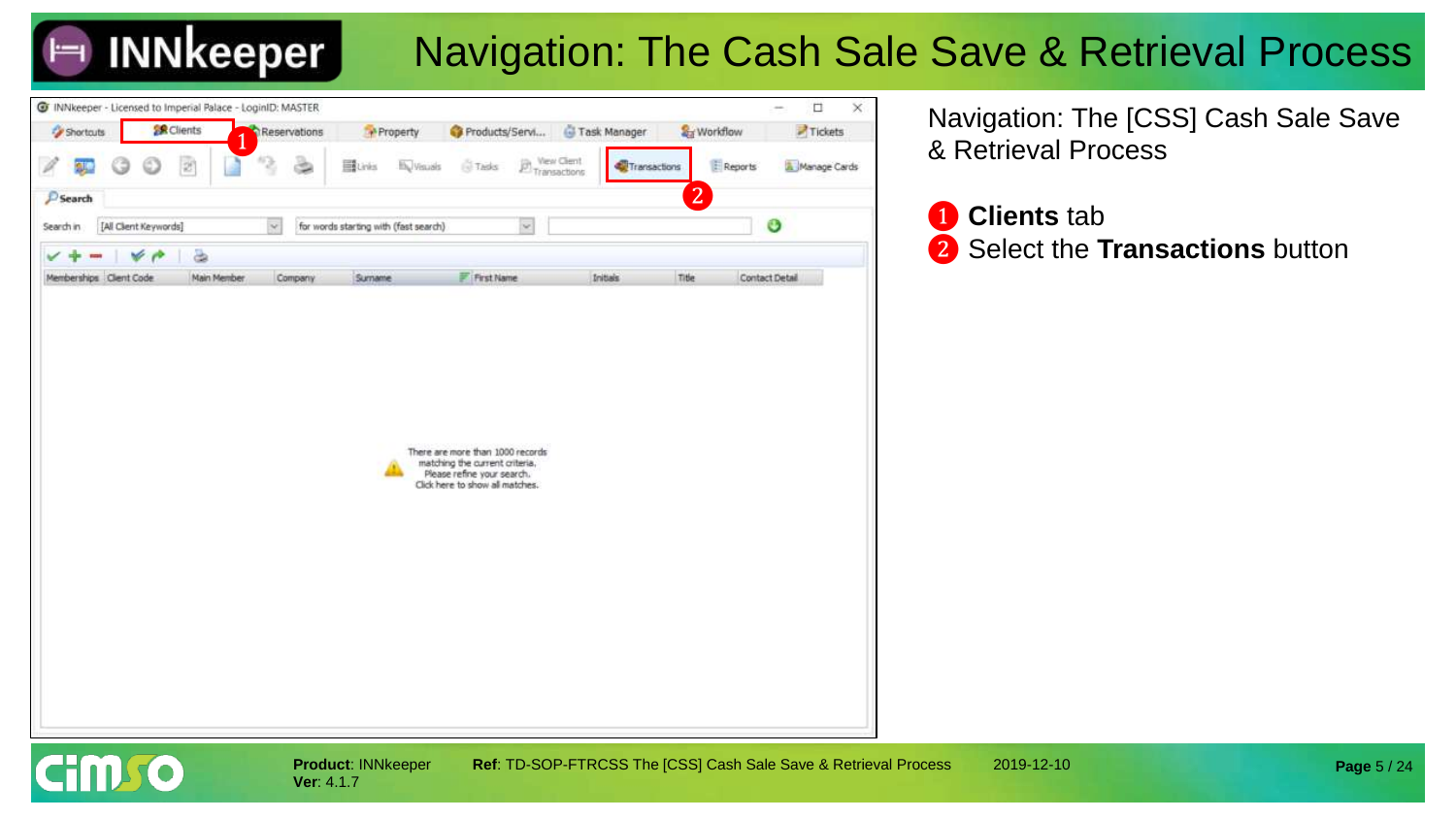#### Navigation: The Cash Sale Save & Retrieval Process



Navigation: The [CSS] Cash Sale Save & Retrieval Process

- ❶ **Clients** tab
- **2** Select the **Transactions** button
- **3** Select Transaction Type window
- ❹ **Cash** tab
- ❺ Select the **Cash Sale [CSS]** button

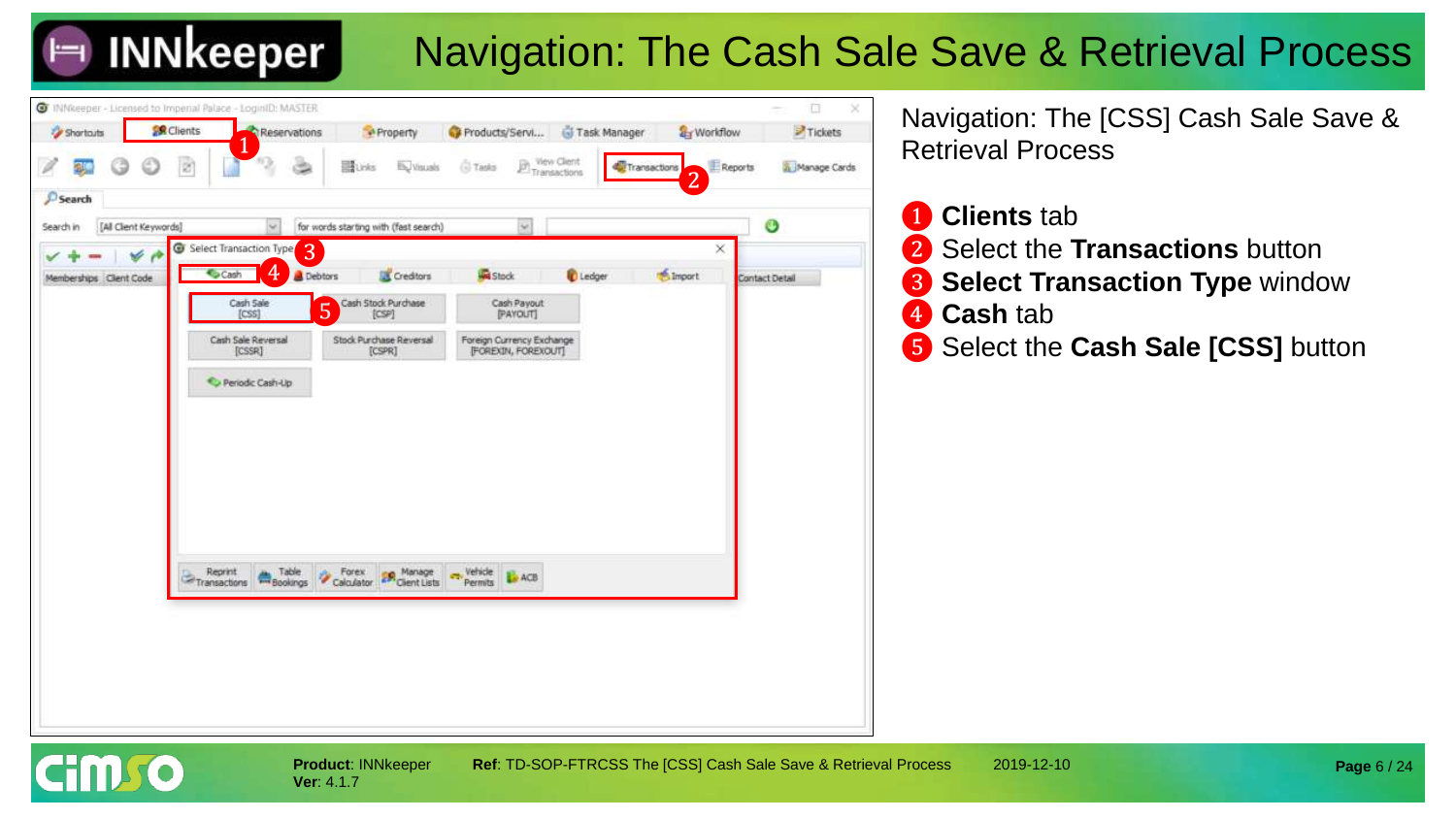## The [CSS] Cash Sale Save & Retrieval Process

| <b>Cash Client</b>        |   | Payment                                         |      |                    |                |          | <b>Transaction Defaults</b> |                        |                          | <b>Transaction Detail</b> |                                |                         |   |    |
|---------------------------|---|-------------------------------------------------|------|--------------------|----------------|----------|-----------------------------|------------------------|--------------------------|---------------------------|--------------------------------|-------------------------|---|----|
| $2^{1}$                   | ₽ | Type:                                           | Cash | $\left  3 \right $ | w              | Type:    | CSS Cash Sale               | $\overline{4}$         |                          | Date                      | [Today]                        | $\overline{5}$          | Ö |    |
| - Unspecified -           |   | Account (Default)                               |      |                    | $\omega$       | Location |                             |                        | $\overline{\phantom{a}}$ | Due                       |                                |                         |   | 少臣 |
|                           |   | Amount                                          |      |                    | $R0.00$ $\sim$ | Store    | [Default]                   |                        | w                        | Reference                 |                                |                         |   |    |
|                           |   | Change                                          |      |                    | R0.00          | Staff    |                             | MAST001S MASTER MASTER | $\ddot{}$                | TXN No                    |                                | <hipt posted=""></hipt> |   |    |
|                           |   | Round                                           |      |                    | R0.00          |          |                             |                        |                          |                           | Invoice No   No Invoice Number |                         |   |    |
|                           |   |                                                 |      |                    |                |          |                             |                        |                          |                           |                                |                         |   |    |
|                           |   |                                                 |      |                    |                |          |                             |                        |                          |                           |                                |                         |   |    |
| Stock Code<br>Description |   | Stock Price Stock Price (FC) Ind. Quantity Unit |      |                    |                |          | Discount                    | Exclusive              | Exclusive (FC)           |                           | Indusive                       | Indusive (FC) Ledger    |   |    |
|                           |   |                                                 |      |                    |                |          |                             |                        |                          |                           |                                |                         |   |    |
|                           |   |                                                 |      |                    |                |          |                             |                        |                          |                           |                                |                         |   |    |
|                           |   |                                                 |      |                    |                |          |                             |                        |                          |                           |                                |                         |   |    |
|                           |   |                                                 |      |                    |                |          |                             |                        |                          |                           |                                |                         |   |    |
|                           |   |                                                 |      |                    |                |          |                             |                        |                          |                           |                                |                         |   |    |
|                           |   |                                                 |      |                    |                |          |                             |                        |                          |                           |                                |                         |   |    |
|                           |   |                                                 |      |                    |                |          |                             |                        |                          |                           |                                |                         |   |    |
|                           |   |                                                 |      |                    |                |          |                             |                        |                          |                           |                                |                         |   |    |

**Ver**: 4.1.7

The [CSS] Cash Sale Save & Retrieval Process:

❶ **Process Cash Sale** window **2 Cash Client**: you usually do not link a client to cash sales, however you are able to if you would like to link a client profile

**8 Cash Payment: this grid we will** complete when concluding the transaction

❹ **Transaction Defaults**: this is preset from configuration

❺ **Transactions Details**: this is preset, however you are able to add in a reference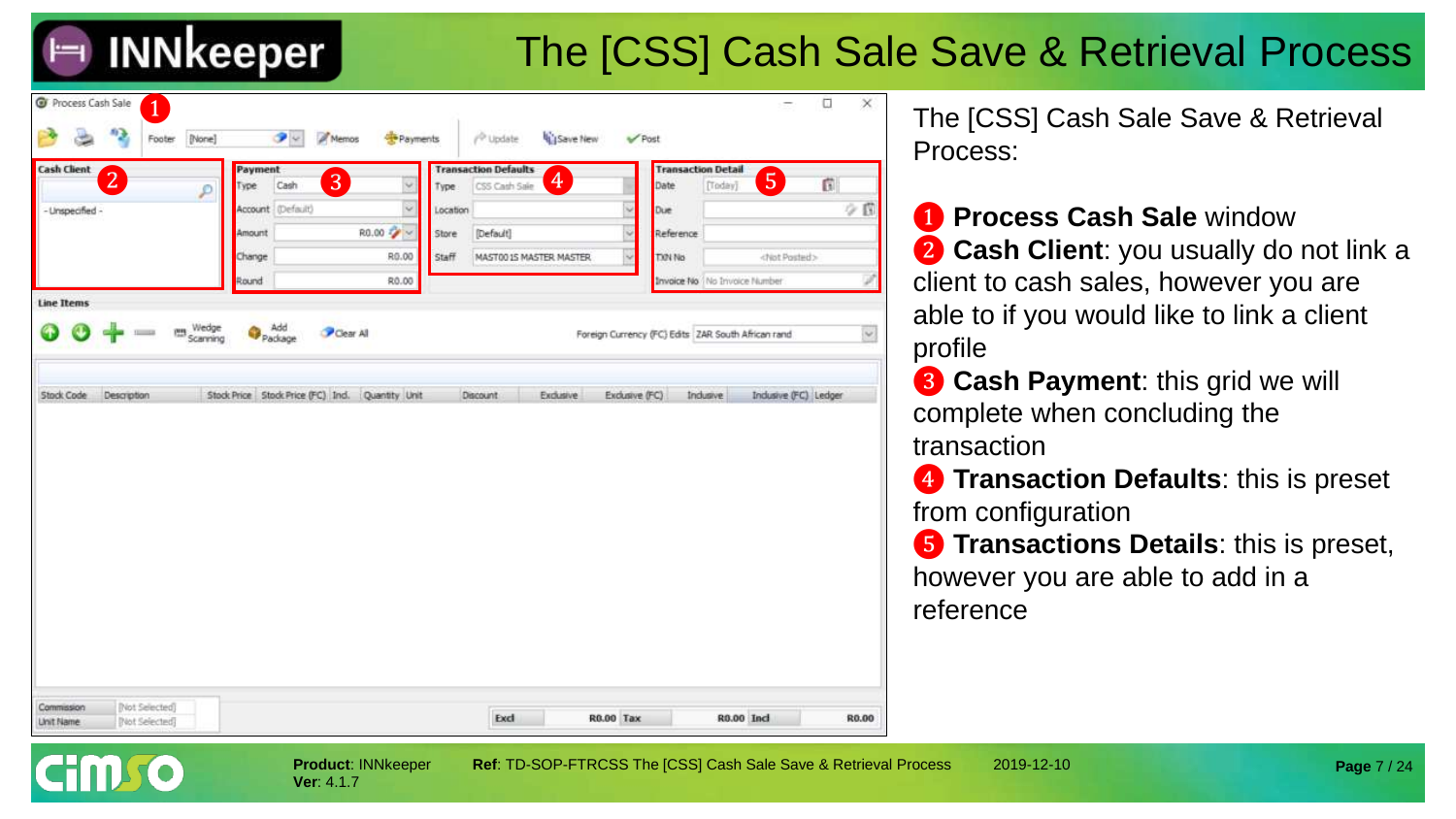#### The [CSS] Cash Sale Save & Retrieval Process

|                           | Payment              |                                  |              | <b>Transaction Defaults</b> |          | <b>Transaction Detail</b> |                       |          |
|---------------------------|----------------------|----------------------------------|--------------|-----------------------------|----------|---------------------------|-----------------------|----------|
| $\overline{2}$            | Type                 | Cash<br>$\sim$                   | Type         | CSS Cash Sale               |          | Date                      | [Today]               | ß        |
| - Unspecified -           | Account (Default)    | $\omega$                         | Location     |                             | $\omega$ | Due                       |                       | 少臣       |
|                           | Amount               | R0.00 $\rightarrow$              | Store        | [Default]                   | $\omega$ | Reference                 |                       |          |
|                           |                      | 00.00                            | <b>Chaff</b> | MASTAGIC MASTED MASTED      |          | <b>TVM No</b>             | <not posted=""></not> |          |
|                           | G Cash Client        | 3                                |              |                             | -        | $\times$<br>lo.           | tivoice Number        |          |
| below.<br>$\mathbf{m}$    | By Client Code       |                                  |              |                             |          |                           | outh African rand     | $\omega$ |
|                           |                      | Client Code (No Client Selected) |              |                             |          | 4                         |                       |          |
| Description<br>Stock Code | <b>Client Detail</b> |                                  |              |                             |          |                           | Inclusive (FC) Ledger |          |
|                           | Client Name          |                                  | Cty          |                             |          | $\sim$                    |                       |          |
|                           | <b>Address</b>       |                                  | Code         |                             |          | $\omega$                  |                       |          |
|                           |                      |                                  | Country      | ZA                          |          | v                         |                       |          |
|                           | Points               |                                  |              | Tax Reg. No.                |          |                           |                       |          |
|                           | Member No.           |                                  |              |                             |          |                           |                       |          |
|                           |                      |                                  |              |                             |          | ×                         |                       |          |
|                           |                      |                                  |              |                             | Accept   | Cancel                    |                       |          |
|                           |                      |                                  |              |                             |          |                           |                       |          |
|                           |                      |                                  |              |                             |          |                           |                       |          |
|                           |                      |                                  |              |                             |          |                           |                       |          |
|                           |                      |                                  |              |                             |          |                           |                       |          |
|                           |                      |                                  |              |                             |          |                           |                       |          |

The [CSS] Cash Sale Save & Retrieval Process:

 **Process Cash Sale** window **Cash Client**: select the **Search Client** (magnifying glass glyph) **Cash Client** window **Client Code**: select the **Search Client** (magnifying glass glyph)

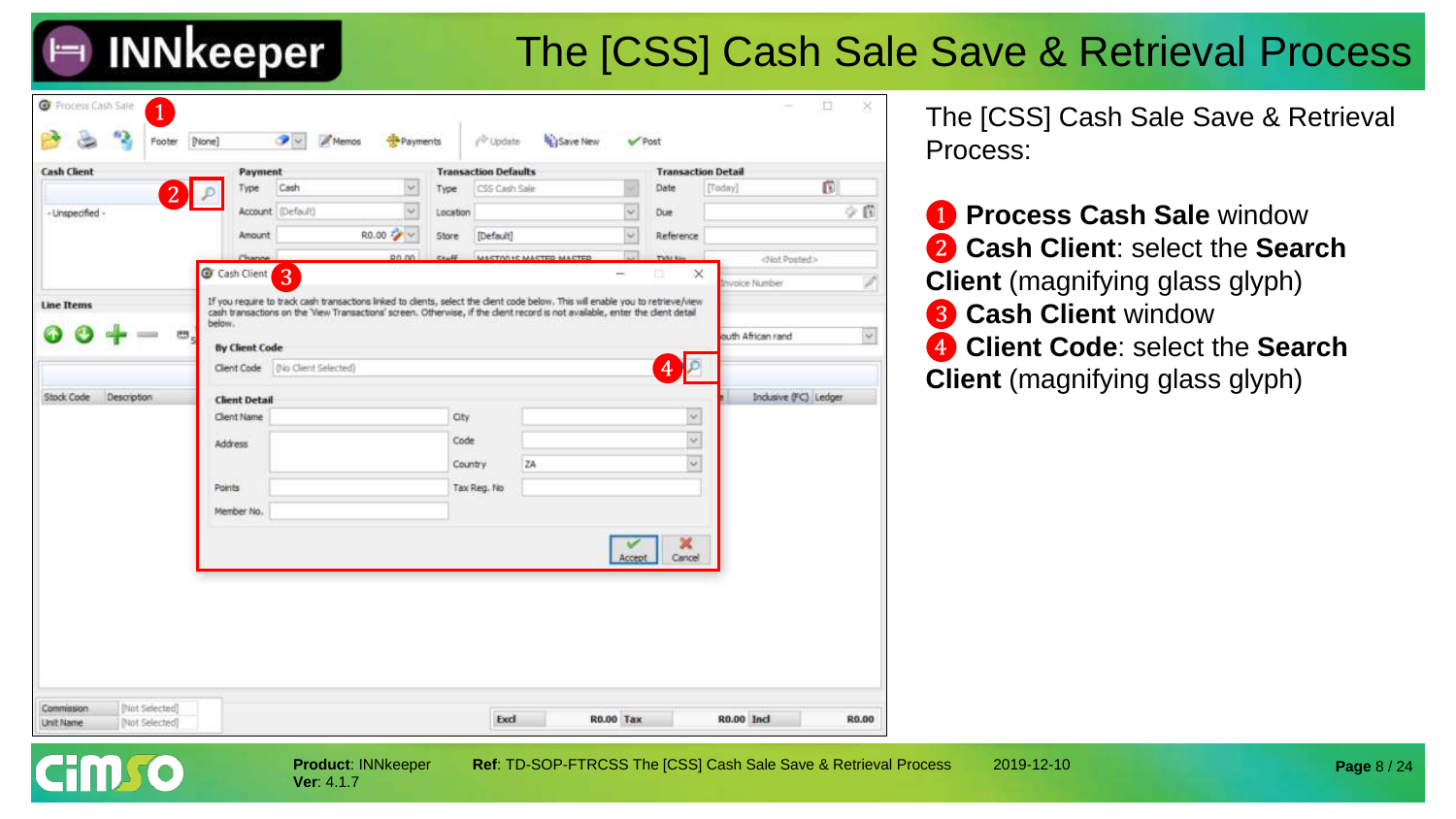## The [CSS] Cash Sale Save & Retrieval Process

| Search in                              | [All Client Keywords] |               | for words starting with<br>$\sim$ |            | weste<br>$\overline{2}$ |          |                 |   |
|----------------------------------------|-----------------------|---------------|-----------------------------------|------------|-------------------------|----------|-----------------|---|
| $Q_0 \geq 0$                           |                       |               |                                   |            |                         |          |                 | 3 |
| Type Client Code                       | Main Member           | Member Number | Member Join Date                  | Surname    | First Name              | Initials | Company         |   |
| <b>NEW NWFA0001</b>                    | [MAIN]                |               |                                   |            |                         |          |                 |   |
| 5۵<br>ROSE0006                         | [MAIN]                |               |                                   | Rosenstein | Charles                 | C        | Raubex          |   |
| N S<br><b>RRWE0002</b>                 | [MAIN]                |               |                                   | Weste      | Samnuel                 | 5        | Rayne Of Talent |   |
| <b>RRWE0003</b>                        | [MAIN]                |               |                                   | Weste      | David                   | D        |                 |   |
| RRWE0004                               | [MAIN]                |               |                                   | Weste      | Claire                  | с        |                 |   |
| RRWE0005<br>M S                        | [MAIN]                |               |                                   | Weste      | Calvin                  | c        |                 |   |
| RRWE0006                               | [MAIN]                |               |                                   | Weste      | Damon                   | Ð.       |                 |   |
| RRWE0007                               | [MAIN]                |               |                                   | Weste      | Hela                    | H        |                 |   |
| <b>RRWE000B</b>                        | RRWTRA0005            |               |                                   | Weste      | Cassidy                 | ċ        |                 |   |
| STRY0002                               | [MAIN]                |               |                                   | Strydom    | Dirk                    | D        |                 |   |
| <b>ENTRS WEST0003</b>                  | [MAIN]                | STMBRC2105    | 5 Am 2018                         | Weste      | Mikado                  | M        | Rayne Of Talent |   |
| WEST0020<br><b>MS</b>                  | [MAIN]                | 3             |                                   | weste      | s.                      | 5        | Rayne of Talent |   |
|                                        |                       |               |                                   | Weste      | Miranda                 | M        | Rayne Of Talent |   |
|                                        |                       |               |                                   |            |                         |          |                 |   |
| шS<br>WEST0021<br><b>IL R WTRA0005</b> | RRWEST0003<br>[MAIN]  | the dif-      | 8 Apr 2019                        | Weste      | Rayne                   | R        | Weste Travels   |   |
|                                        |                       |               |                                   |            |                         |          |                 |   |
|                                        |                       |               |                                   |            |                         |          |                 |   |
|                                        |                       |               |                                   |            |                         |          |                 |   |
|                                        |                       |               |                                   |            |                         |          |                 |   |
|                                        |                       |               |                                   |            |                         |          |                 |   |
|                                        |                       |               |                                   |            |                         |          |                 |   |
|                                        |                       |               |                                   |            |                         |          |                 |   |
|                                        |                       |               |                                   |            |                         |          |                 |   |
|                                        |                       |               |                                   |            |                         |          |                 |   |
|                                        |                       |               |                                   |            |                         |          |                 |   |
|                                        |                       |               |                                   |            |                         |          |                 |   |
|                                        |                       |               |                                   |            |                         |          |                 |   |
|                                        |                       |               |                                   |            |                         |          |                 |   |
|                                        |                       |               |                                   |            |                         |          |                 |   |

**Ver**: 4.1.7

**Product**: INNkeeper **Ref**: TD-SOP-FTRCSS The [CSS] Cash Sale Save & Retrieval Process 2019-12-10

The [CSS] Cash Sale Save & Retrieval Process: Linking the Profile

❶ **Client Search** window ❷ **Fast-Search**: type in the name / surname of the required profile ❸ **Locate & Select**: select to highlight the required profile 4 Select the **Select** button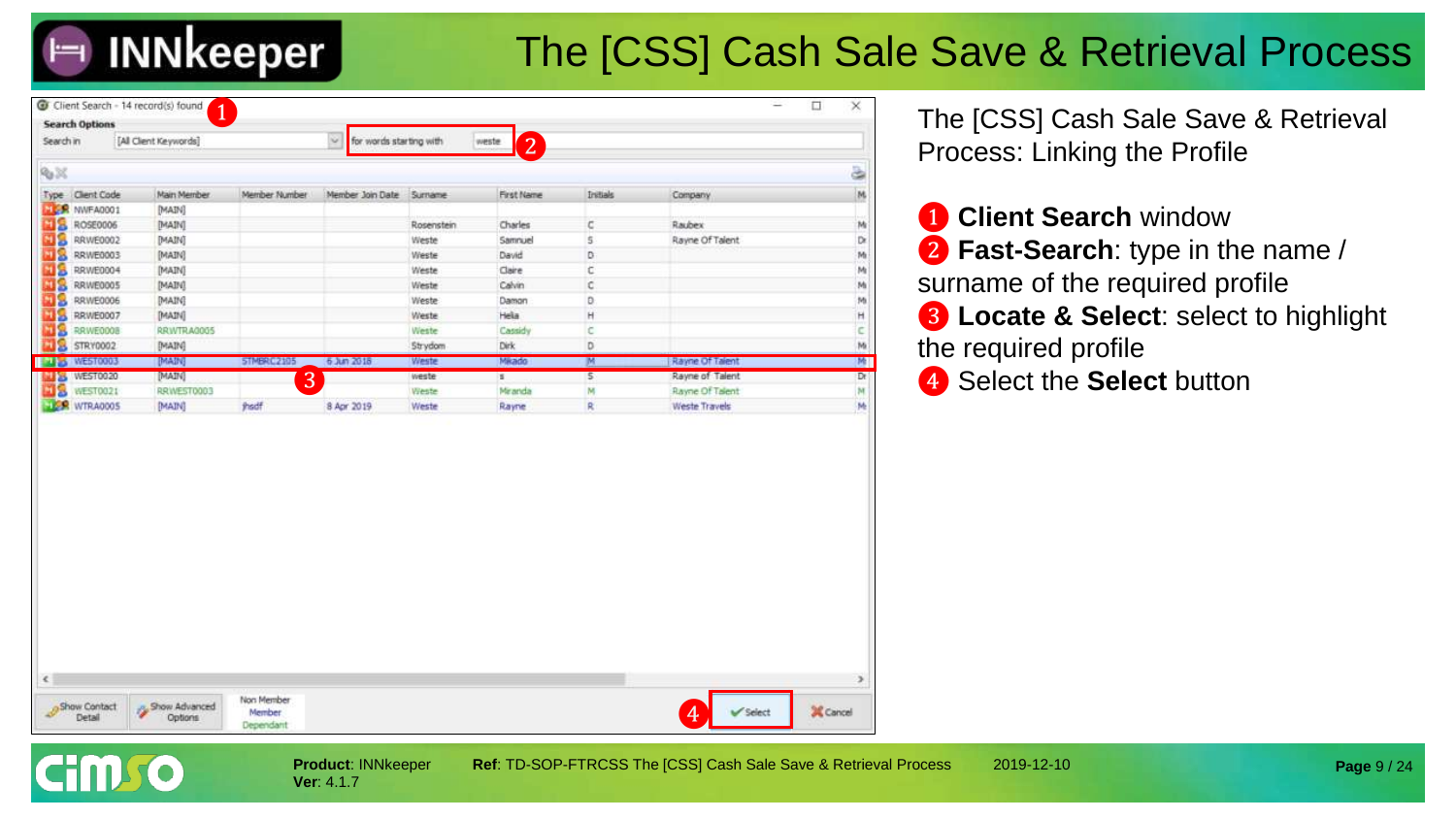#### The [CSS] Cash Sale Save & Retrieval Process

| <b>Cash Client</b>                  | Payment                                 |                                                                                                                                                                                                                                                                                                   |          | <b>Transaction Defaults</b> |            | <b>Transaction Detail</b> |                       |                     |
|-------------------------------------|-----------------------------------------|---------------------------------------------------------------------------------------------------------------------------------------------------------------------------------------------------------------------------------------------------------------------------------------------------|----------|-----------------------------|------------|---------------------------|-----------------------|---------------------|
|                                     | Type:<br>P                              | Cash<br>w.                                                                                                                                                                                                                                                                                        | Type     | CSS Cash Sale               |            | Date                      | [Today]               | Ű.                  |
| - Unspecified -                     |                                         | Account (Default)<br>W.                                                                                                                                                                                                                                                                           | Location |                             | $\backsim$ | Due:                      |                       | 少良                  |
|                                     | <b>Amount</b>                           | R0.00 2                                                                                                                                                                                                                                                                                           | Store    | [Default]                   | w.         | Reference                 |                       |                     |
|                                     |                                         | 00.00                                                                                                                                                                                                                                                                                             |          | USPENIAE MACTER MACTE       |            |                           | <not posted=""></not> |                     |
|                                     | G Cash Client                           | 1                                                                                                                                                                                                                                                                                                 |          |                             | ⋍          | ×<br>世                    | hvoice Number         |                     |
| <b>Line Items</b><br>m <sub>q</sub> | below.<br>By Client Code<br>Client Code | If you require to track cash transactions linked to clients, select the client code below. This will enable you to retrieve/view<br>cash transactions on the 'View Transactions' screen. Otherwise, if the dient record is not available, enter the client detail<br>$\overline{2}$<br>Ms M Weste |          |                             |            | $\mathcal{P}$             | outh African rand     | $\ddot{\mathbf{v}}$ |
|                                     |                                         |                                                                                                                                                                                                                                                                                                   |          |                             |            |                           |                       |                     |
| Stock Code<br>Description           | <b>Client Detail</b>                    |                                                                                                                                                                                                                                                                                                   |          |                             |            |                           | Inclusive (FC) Ledger |                     |
|                                     |                                         | Client Name   Ms M Weste                                                                                                                                                                                                                                                                          | City     | Somerset West               |            |                           |                       |                     |
|                                     | Address                                 | 15 Helderberg Road<br>Stuart's Hill                                                                                                                                                                                                                                                               | Code     | 7130                        |            |                           |                       |                     |
|                                     |                                         |                                                                                                                                                                                                                                                                                                   | Country  | ZA                          |            |                           |                       |                     |
|                                     | <b>Points</b>                           | o                                                                                                                                                                                                                                                                                                 |          | 12345<br>Tax Reg. No        |            |                           |                       |                     |
|                                     | Member No.                              | STMBRC2105                                                                                                                                                                                                                                                                                        |          |                             |            |                           |                       |                     |
|                                     |                                         |                                                                                                                                                                                                                                                                                                   |          | 3                           | Accept     | ×<br>Cancel               |                       |                     |

**Ver**: 4.1.7

**Cimgo** 

**Product**: INNkeeper **Ref**: TD-SOP-FTRCSS The [CSS] Cash Sale Save & Retrieval Process 2019-12-10

The [CSS] Cash Sale Save & Retrieval Process:

**Page** 10 / 24

❶ **Cash Client** window **2** Client Code: the linked profile 8 Select the **Accept** button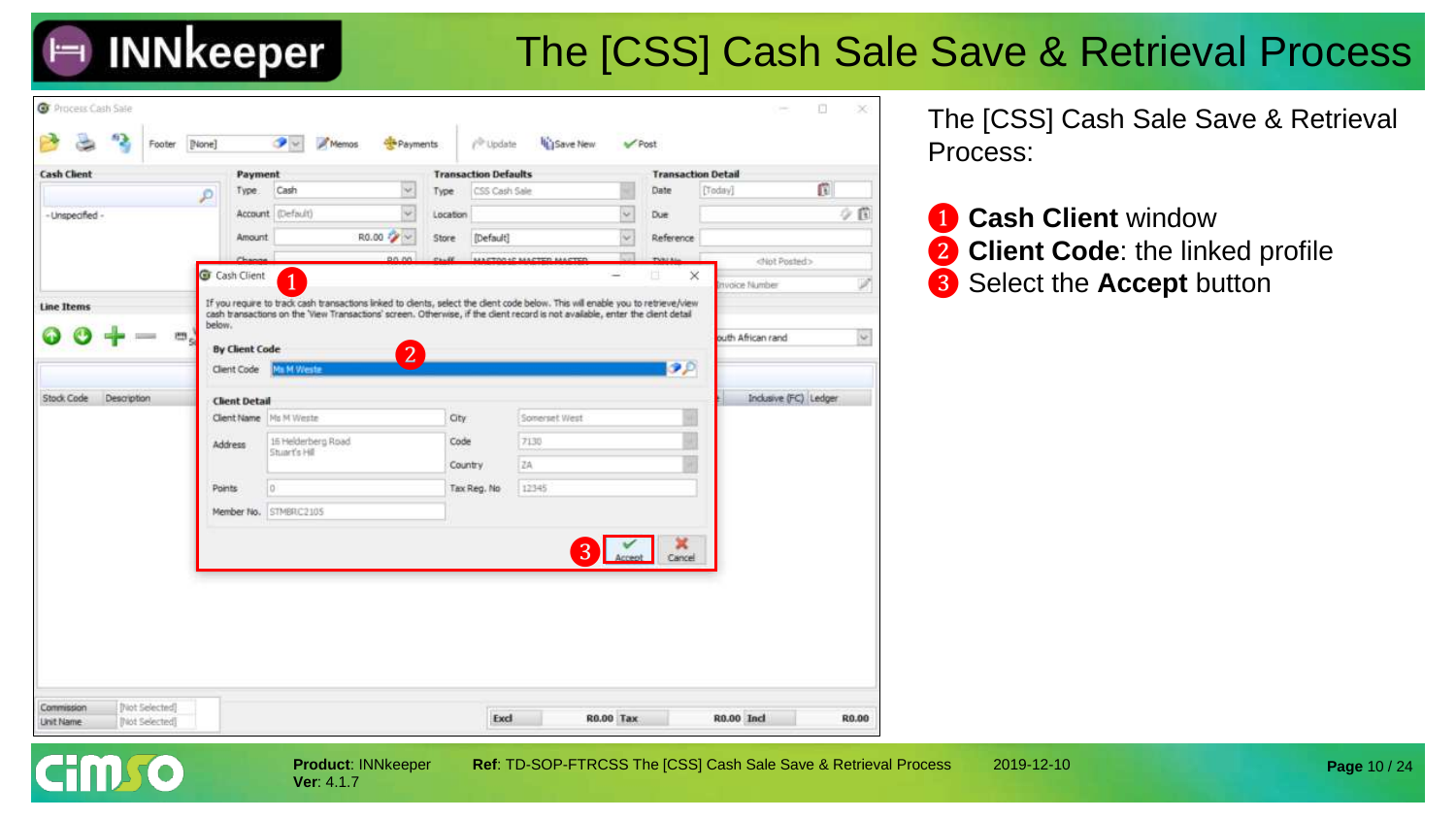## The [CSS] Cash Sale Save & Retrieval Process

| <b>Cash Client</b>                              | Payment |                   |              |              | <b>Transaction Defaults</b> |            | <b>Transaction Detail</b> |                                                    |                       |     |
|-------------------------------------------------|---------|-------------------|--------------|--------------|-----------------------------|------------|---------------------------|----------------------------------------------------|-----------------------|-----|
| $\overline{2}$<br>$\sim$<br>₽                   | Type    | Cash              | $\sim$       | Type         | CSS Cash Sale               |            | Date                      | [Today]                                            | $\mathbb{G}$          |     |
| WEST0003 / STMBRC2105                           |         | Account (Default) | Ÿ            | Location     |                             | $\omega$   | Due                       |                                                    |                       | 少良  |
| Rayne Of Talent<br>Ms M Weste                   | Amount  |                   | R0.00 $\sim$ | <b>Store</b> | (Default)                   | y.         | Reference                 |                                                    |                       |     |
| 13 Azaiea Str<br>Old Alberton North<br>Alberton | Change  |                   | R0.00        | <b>Staff</b> | MASTOO15 MASTER MASTER.     | $\backsim$ | TXN No                    |                                                    | <not posted=""></not> |     |
| Gauteng<br>w                                    | Round.  |                   | R0.00        |              |                             |            |                           | Invoice No   No Invoice Number                     |                       | 7   |
| 3<br>Wedge<br>63<br>巴生<br>Scanning              | Package | Add               | Cear All     |              |                             |            |                           | Foreign Currency (FC) Edits ZAR South African rand |                       | le. |
|                                                 |         |                   |              |              |                             |            |                           |                                                    |                       |     |
|                                                 |         |                   |              |              |                             |            |                           |                                                    |                       |     |
|                                                 |         |                   |              |              |                             |            |                           |                                                    |                       |     |
|                                                 |         |                   |              |              |                             |            |                           |                                                    |                       |     |

**Ver**: 4.1.7

**FMSO** 

**Product**: INNkeeper **Ref**: TD-SOP-FTRCSS The [CSS] Cash Sale Save & Retrieval Process 2019-12-10

The [CSS] Cash Sale Save & Retrieval Process:

 **Process Cash Sale** window **Cash Client**: linked client profile Select the **Add Line item** (green plus glyph)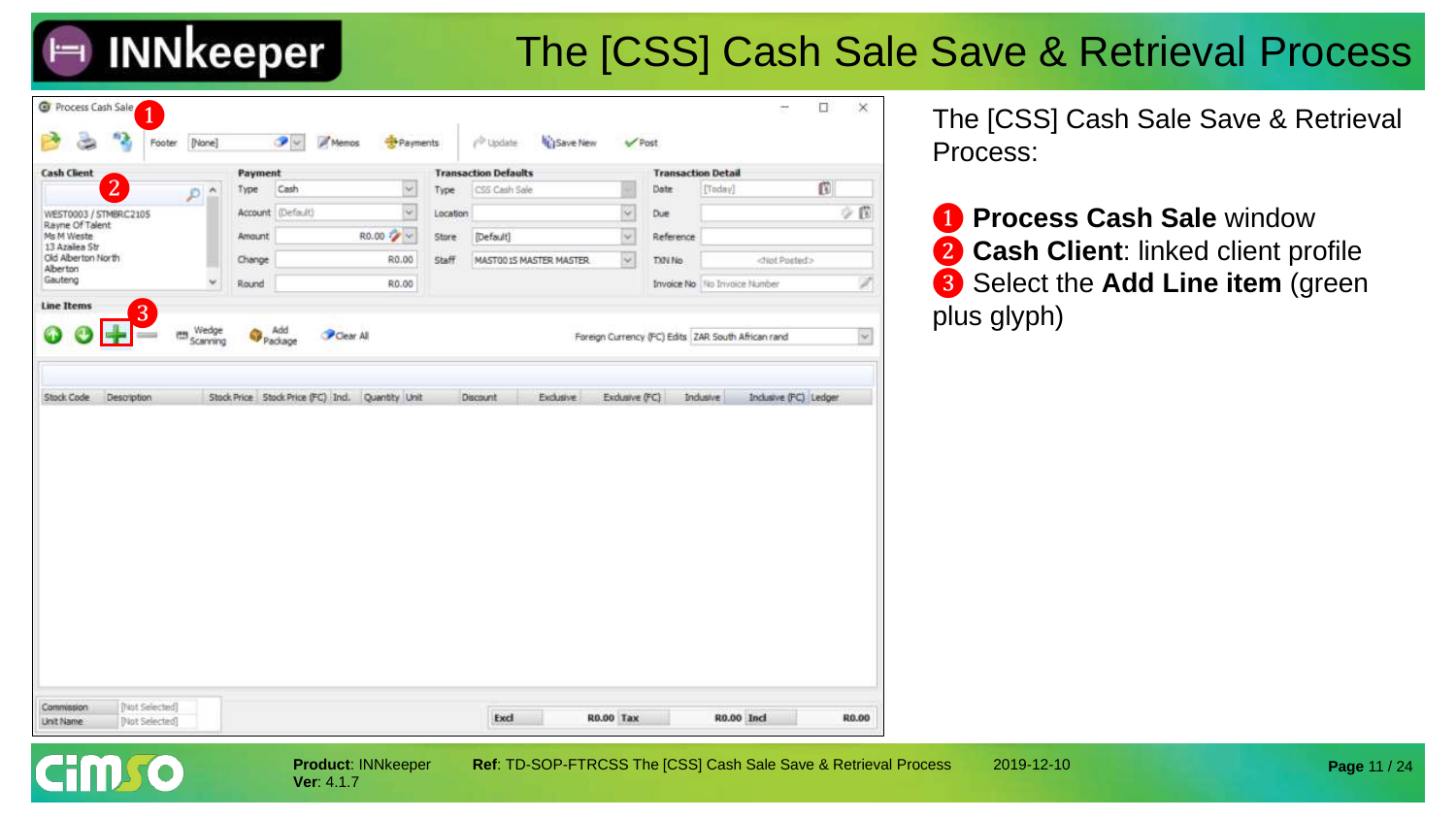## The [CSS] Cash Sale Save & Retrieval Process

| $\overline{2}$<br>NOTINUSE Stock<br>[All Keyword Fields]<br>for text<br>dia<br><b>Excluded Statuses</b><br>Filter on<br>Show all stock.<br>(Default)<br><b>Stock Store</b><br>(No Restriction)<br>QOH<br>Not only stock allowed in this stock store.<br><b>P.M. Stock Code</b><br>Unit<br>Exd. Price<br>Ind. Price Barcode<br><b>Stock Description</b><br><b>Item Type</b><br><b>QOH</b><br>Tax<br>RRLWRCL750<br>Chateau Libertas 750ml<br>Stock Item<br>Bottle<br>R45.00<br>R6.75<br>R51.75<br>4<br>3c La Chanson 750ml<br>R9.00<br>RRLWS3CLC750<br>Stock Item<br>$-1$<br>Bottle<br>R60.00<br>R69.00<br>Excessor Chargonnay 730ml<br><b>Stock atem</b><br><b>HNT MAME/C \ 20</b><br><b>BOTHE</b><br><b>N./M.UU</b><br><b>M.11.10</b><br><b>MB3.10</b><br>3<br><b>RRGCFUELC</b><br>$\circ$<br>Chafing Fuel Can<br>Stock Item<br>Each<br>R0.00<br>R0.00<br>R0.00<br><b>RRFOSUNDRY</b><br>Front Office Sundry Charge<br>Service / Charge<br>Unit<br>R0.00<br>R0.00<br>R0.00<br>RRGLASSCH<br>Glass Champagne<br>Stock Item<br>ø<br>Unit<br>R0.90<br>R6.90<br>R6.00<br><b>RRCROOHI</b><br>Crockery Chaving Dish Insert Full<br>Stock Item<br>R27.30<br>R209.30<br>0<br>Unit<br>R182.00<br>RROROCHD<br>Crockery Chaving Dish Oval<br>Stock Item<br>o<br>Linit<br>R78.00<br>R11.70<br>R89.70<br><b>RRCROCHR</b><br>Crockery Chaving Dish Roll Top<br>Stock Item<br>o<br>Unit<br>R1981.00<br>R297.15<br>R2 278.15<br><b>RRCROCDR</b><br>Crockery Chaving Dish Round<br>Stock Item<br>$\overline{0}$<br>R.78.00<br>R89.70<br>Unit<br>R11.70<br>RRSERVC<br>Service Charge<br>Unit<br>R2 117.00<br>R317.55<br>R2 434.55<br>Service / Charge<br><b>RRCOHL</b><br>PP<br>C-Change Lunch Thurs<br>Recipe Item<br>o<br>R102.00<br>R15.30<br>R117.30<br><b>RRCO+LF</b><br>C-Change Lunch Friday<br>pp<br>R15.30<br>R117.30<br>Recipe Item<br>$\Omega$<br>R102.00<br><b>RRLWWDC</b><br>Durbanville Chardonnav<br>Stock Item<br>4<br><b>Bottle</b><br>R72.00<br>R10.80<br>R82.80<br><b>RRCONFCHAIRS</b><br>Rental of Chairs<br>Service / Charge<br><b>Unit</b><br>R0.00<br>R.O.OO<br>R0.00<br><b>RRCONFTRANS</b><br>Transport of Chairs<br>Unit<br>R79.35<br>R608.35<br>Service / Charge<br>R529.00<br><b>RRALAFC</b><br>R40.25<br>Menu Fruit & Champagne<br>Stock Item<br>Set<br>R35.00<br>R5.25<br>1<br><b>RRCHAKE</b><br>Chakra Beads (Single set)<br><b>Stock Item</b><br>43<br>Each<br>R175.00<br>R152.17<br>R22.83<br><b>RRTREATCH</b><br>Hydro Chakra Therapy<br>120mm<br>R350.00<br>Service / Charge<br>R304.35<br>R45.65 | View Type | [Al] | M. | View Stock Group [AI] | Required Statuses | [None] | $\bullet$ $\circ$ $\circ$ | Options | [None] |  |
|-----------------------------------------------------------------------------------------------------------------------------------------------------------------------------------------------------------------------------------------------------------------------------------------------------------------------------------------------------------------------------------------------------------------------------------------------------------------------------------------------------------------------------------------------------------------------------------------------------------------------------------------------------------------------------------------------------------------------------------------------------------------------------------------------------------------------------------------------------------------------------------------------------------------------------------------------------------------------------------------------------------------------------------------------------------------------------------------------------------------------------------------------------------------------------------------------------------------------------------------------------------------------------------------------------------------------------------------------------------------------------------------------------------------------------------------------------------------------------------------------------------------------------------------------------------------------------------------------------------------------------------------------------------------------------------------------------------------------------------------------------------------------------------------------------------------------------------------------------------------------------------------------------------------------------------------------------------------------------------------------------------------------------------------------------------------------------------------------------------------------------------------------------------------------------------------------------------------------------------------------------------------------------------------------------------------------------------------------------------------------------------------------------------------------------------------------------------------------------------------------------------------|-----------|------|----|-----------------------|-------------------|--------|---------------------------|---------|--------|--|
|                                                                                                                                                                                                                                                                                                                                                                                                                                                                                                                                                                                                                                                                                                                                                                                                                                                                                                                                                                                                                                                                                                                                                                                                                                                                                                                                                                                                                                                                                                                                                                                                                                                                                                                                                                                                                                                                                                                                                                                                                                                                                                                                                                                                                                                                                                                                                                                                                                                                                                                 |           |      |    |                       |                   |        |                           |         |        |  |
|                                                                                                                                                                                                                                                                                                                                                                                                                                                                                                                                                                                                                                                                                                                                                                                                                                                                                                                                                                                                                                                                                                                                                                                                                                                                                                                                                                                                                                                                                                                                                                                                                                                                                                                                                                                                                                                                                                                                                                                                                                                                                                                                                                                                                                                                                                                                                                                                                                                                                                                 |           |      |    |                       |                   |        |                           |         |        |  |
|                                                                                                                                                                                                                                                                                                                                                                                                                                                                                                                                                                                                                                                                                                                                                                                                                                                                                                                                                                                                                                                                                                                                                                                                                                                                                                                                                                                                                                                                                                                                                                                                                                                                                                                                                                                                                                                                                                                                                                                                                                                                                                                                                                                                                                                                                                                                                                                                                                                                                                                 |           |      |    |                       |                   |        |                           |         |        |  |
|                                                                                                                                                                                                                                                                                                                                                                                                                                                                                                                                                                                                                                                                                                                                                                                                                                                                                                                                                                                                                                                                                                                                                                                                                                                                                                                                                                                                                                                                                                                                                                                                                                                                                                                                                                                                                                                                                                                                                                                                                                                                                                                                                                                                                                                                                                                                                                                                                                                                                                                 |           |      |    |                       |                   |        |                           |         |        |  |
|                                                                                                                                                                                                                                                                                                                                                                                                                                                                                                                                                                                                                                                                                                                                                                                                                                                                                                                                                                                                                                                                                                                                                                                                                                                                                                                                                                                                                                                                                                                                                                                                                                                                                                                                                                                                                                                                                                                                                                                                                                                                                                                                                                                                                                                                                                                                                                                                                                                                                                                 |           |      |    |                       |                   |        |                           |         |        |  |
|                                                                                                                                                                                                                                                                                                                                                                                                                                                                                                                                                                                                                                                                                                                                                                                                                                                                                                                                                                                                                                                                                                                                                                                                                                                                                                                                                                                                                                                                                                                                                                                                                                                                                                                                                                                                                                                                                                                                                                                                                                                                                                                                                                                                                                                                                                                                                                                                                                                                                                                 |           |      |    |                       |                   |        |                           |         |        |  |
|                                                                                                                                                                                                                                                                                                                                                                                                                                                                                                                                                                                                                                                                                                                                                                                                                                                                                                                                                                                                                                                                                                                                                                                                                                                                                                                                                                                                                                                                                                                                                                                                                                                                                                                                                                                                                                                                                                                                                                                                                                                                                                                                                                                                                                                                                                                                                                                                                                                                                                                 |           |      |    |                       |                   |        |                           |         |        |  |
|                                                                                                                                                                                                                                                                                                                                                                                                                                                                                                                                                                                                                                                                                                                                                                                                                                                                                                                                                                                                                                                                                                                                                                                                                                                                                                                                                                                                                                                                                                                                                                                                                                                                                                                                                                                                                                                                                                                                                                                                                                                                                                                                                                                                                                                                                                                                                                                                                                                                                                                 |           |      |    |                       |                   |        |                           |         |        |  |
|                                                                                                                                                                                                                                                                                                                                                                                                                                                                                                                                                                                                                                                                                                                                                                                                                                                                                                                                                                                                                                                                                                                                                                                                                                                                                                                                                                                                                                                                                                                                                                                                                                                                                                                                                                                                                                                                                                                                                                                                                                                                                                                                                                                                                                                                                                                                                                                                                                                                                                                 |           |      |    |                       |                   |        |                           |         |        |  |
|                                                                                                                                                                                                                                                                                                                                                                                                                                                                                                                                                                                                                                                                                                                                                                                                                                                                                                                                                                                                                                                                                                                                                                                                                                                                                                                                                                                                                                                                                                                                                                                                                                                                                                                                                                                                                                                                                                                                                                                                                                                                                                                                                                                                                                                                                                                                                                                                                                                                                                                 |           |      |    |                       |                   |        |                           |         |        |  |
|                                                                                                                                                                                                                                                                                                                                                                                                                                                                                                                                                                                                                                                                                                                                                                                                                                                                                                                                                                                                                                                                                                                                                                                                                                                                                                                                                                                                                                                                                                                                                                                                                                                                                                                                                                                                                                                                                                                                                                                                                                                                                                                                                                                                                                                                                                                                                                                                                                                                                                                 |           |      |    |                       |                   |        |                           |         |        |  |
|                                                                                                                                                                                                                                                                                                                                                                                                                                                                                                                                                                                                                                                                                                                                                                                                                                                                                                                                                                                                                                                                                                                                                                                                                                                                                                                                                                                                                                                                                                                                                                                                                                                                                                                                                                                                                                                                                                                                                                                                                                                                                                                                                                                                                                                                                                                                                                                                                                                                                                                 |           |      |    |                       |                   |        |                           |         |        |  |
|                                                                                                                                                                                                                                                                                                                                                                                                                                                                                                                                                                                                                                                                                                                                                                                                                                                                                                                                                                                                                                                                                                                                                                                                                                                                                                                                                                                                                                                                                                                                                                                                                                                                                                                                                                                                                                                                                                                                                                                                                                                                                                                                                                                                                                                                                                                                                                                                                                                                                                                 |           |      |    |                       |                   |        |                           |         |        |  |
|                                                                                                                                                                                                                                                                                                                                                                                                                                                                                                                                                                                                                                                                                                                                                                                                                                                                                                                                                                                                                                                                                                                                                                                                                                                                                                                                                                                                                                                                                                                                                                                                                                                                                                                                                                                                                                                                                                                                                                                                                                                                                                                                                                                                                                                                                                                                                                                                                                                                                                                 |           |      |    |                       |                   |        |                           |         |        |  |
|                                                                                                                                                                                                                                                                                                                                                                                                                                                                                                                                                                                                                                                                                                                                                                                                                                                                                                                                                                                                                                                                                                                                                                                                                                                                                                                                                                                                                                                                                                                                                                                                                                                                                                                                                                                                                                                                                                                                                                                                                                                                                                                                                                                                                                                                                                                                                                                                                                                                                                                 |           |      |    |                       |                   |        |                           |         |        |  |
|                                                                                                                                                                                                                                                                                                                                                                                                                                                                                                                                                                                                                                                                                                                                                                                                                                                                                                                                                                                                                                                                                                                                                                                                                                                                                                                                                                                                                                                                                                                                                                                                                                                                                                                                                                                                                                                                                                                                                                                                                                                                                                                                                                                                                                                                                                                                                                                                                                                                                                                 |           |      |    |                       |                   |        |                           |         |        |  |
|                                                                                                                                                                                                                                                                                                                                                                                                                                                                                                                                                                                                                                                                                                                                                                                                                                                                                                                                                                                                                                                                                                                                                                                                                                                                                                                                                                                                                                                                                                                                                                                                                                                                                                                                                                                                                                                                                                                                                                                                                                                                                                                                                                                                                                                                                                                                                                                                                                                                                                                 |           |      |    |                       |                   |        |                           |         |        |  |
|                                                                                                                                                                                                                                                                                                                                                                                                                                                                                                                                                                                                                                                                                                                                                                                                                                                                                                                                                                                                                                                                                                                                                                                                                                                                                                                                                                                                                                                                                                                                                                                                                                                                                                                                                                                                                                                                                                                                                                                                                                                                                                                                                                                                                                                                                                                                                                                                                                                                                                                 |           |      |    |                       |                   |        |                           |         |        |  |
|                                                                                                                                                                                                                                                                                                                                                                                                                                                                                                                                                                                                                                                                                                                                                                                                                                                                                                                                                                                                                                                                                                                                                                                                                                                                                                                                                                                                                                                                                                                                                                                                                                                                                                                                                                                                                                                                                                                                                                                                                                                                                                                                                                                                                                                                                                                                                                                                                                                                                                                 |           |      |    |                       |                   |        |                           |         |        |  |
|                                                                                                                                                                                                                                                                                                                                                                                                                                                                                                                                                                                                                                                                                                                                                                                                                                                                                                                                                                                                                                                                                                                                                                                                                                                                                                                                                                                                                                                                                                                                                                                                                                                                                                                                                                                                                                                                                                                                                                                                                                                                                                                                                                                                                                                                                                                                                                                                                                                                                                                 |           |      |    |                       |                   |        |                           |         |        |  |
|                                                                                                                                                                                                                                                                                                                                                                                                                                                                                                                                                                                                                                                                                                                                                                                                                                                                                                                                                                                                                                                                                                                                                                                                                                                                                                                                                                                                                                                                                                                                                                                                                                                                                                                                                                                                                                                                                                                                                                                                                                                                                                                                                                                                                                                                                                                                                                                                                                                                                                                 |           |      |    |                       |                   |        |                           |         |        |  |
|                                                                                                                                                                                                                                                                                                                                                                                                                                                                                                                                                                                                                                                                                                                                                                                                                                                                                                                                                                                                                                                                                                                                                                                                                                                                                                                                                                                                                                                                                                                                                                                                                                                                                                                                                                                                                                                                                                                                                                                                                                                                                                                                                                                                                                                                                                                                                                                                                                                                                                                 |           |      |    |                       |                   |        |                           |         |        |  |
|                                                                                                                                                                                                                                                                                                                                                                                                                                                                                                                                                                                                                                                                                                                                                                                                                                                                                                                                                                                                                                                                                                                                                                                                                                                                                                                                                                                                                                                                                                                                                                                                                                                                                                                                                                                                                                                                                                                                                                                                                                                                                                                                                                                                                                                                                                                                                                                                                                                                                                                 |           |      |    |                       |                   |        |                           |         |        |  |
|                                                                                                                                                                                                                                                                                                                                                                                                                                                                                                                                                                                                                                                                                                                                                                                                                                                                                                                                                                                                                                                                                                                                                                                                                                                                                                                                                                                                                                                                                                                                                                                                                                                                                                                                                                                                                                                                                                                                                                                                                                                                                                                                                                                                                                                                                                                                                                                                                                                                                                                 |           |      |    |                       |                   |        |                           |         |        |  |
| Stock Code<br>Stock Description<br><b>Unit</b><br>Quantity<br>5<br>Chakra Beads (Single set<br>25<br>Each<br>RRCHAKE                                                                                                                                                                                                                                                                                                                                                                                                                                                                                                                                                                                                                                                                                                                                                                                                                                                                                                                                                                                                                                                                                                                                                                                                                                                                                                                                                                                                                                                                                                                                                                                                                                                                                                                                                                                                                                                                                                                                                                                                                                                                                                                                                                                                                                                                                                                                                                                            |           |      |    |                       |                   |        |                           |         |        |  |

**Ver**: 4.1.7

**Product**: INNkeeper **Ref**: TD-SOP-FTRCSS The [CSS] Cash Sale Save & Retrieval Process 2019-12-10

The [CSS] Cash Sale Save & Retrieval Process:

❶ **Select Stock Item(s)** window

❷ **Fast-Search**: type in the description of the item you require

❸ **Locate & Select**: select to highlight the required item

**4** Select the **Add Item** button

**b** Bottom Grid: the item has now been added to the list, allowing us to select more items if we require.

❻ **Quantity**: type in the amount required

❼ Select the **Accept Item** button, after adding all items required to the list in the bottom grid.

**Page** 12 / 24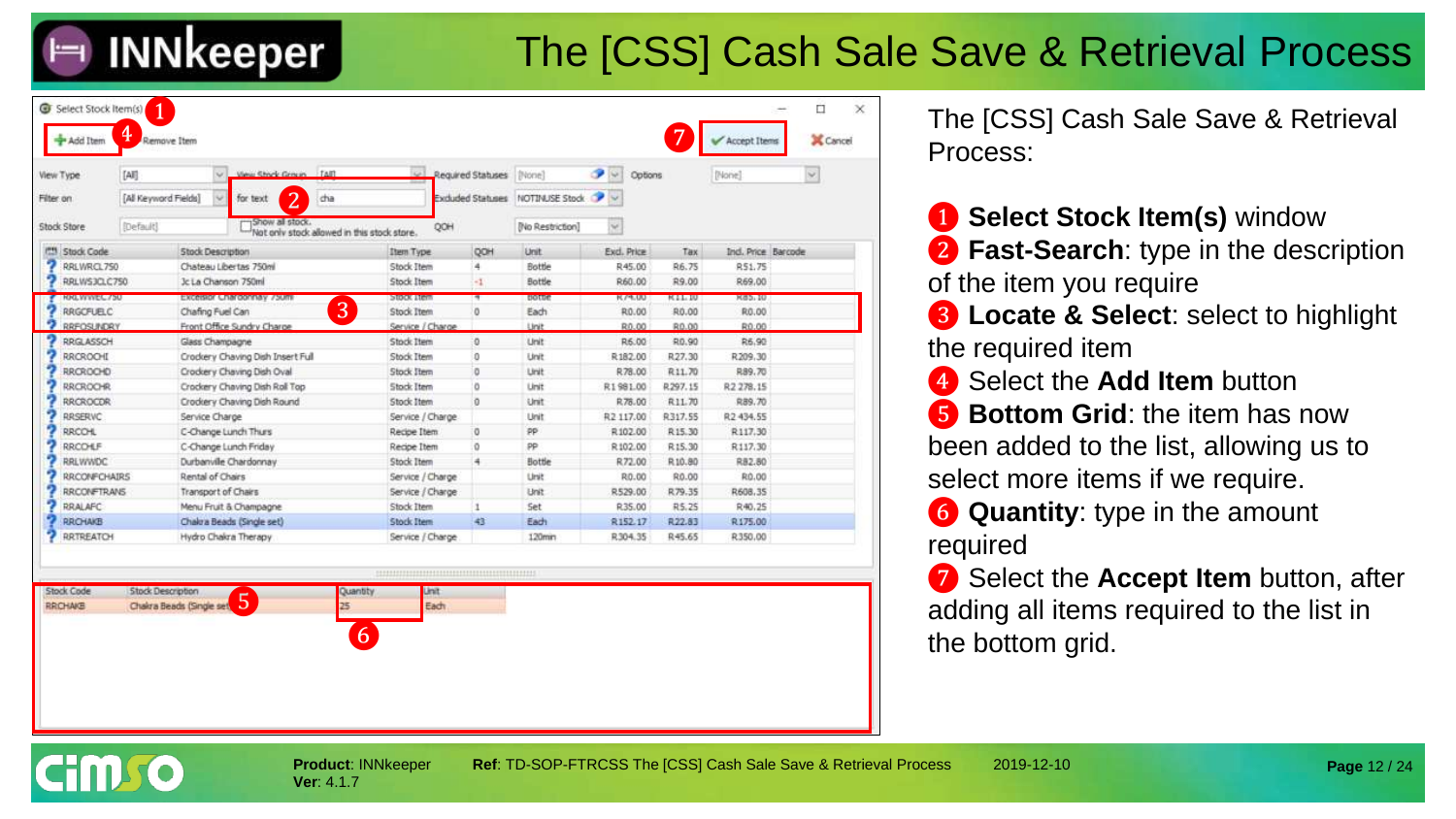

#### The [CSS] Cash Sale Save & Retrieval Process

| <b>Cash Client</b>                                           |                                    |                           | Payment                  |                                      |               |          | <b>Transaction Defaults</b> |                            |                | <b>Transaction Detail</b>              |              |                                                    |           |
|--------------------------------------------------------------|------------------------------------|---------------------------|--------------------------|--------------------------------------|---------------|----------|-----------------------------|----------------------------|----------------|----------------------------------------|--------------|----------------------------------------------------|-----------|
|                                                              | $\overline{2}$                     | ٨<br>P                    | Type                     | Cash                                 | 3             | Type     | CSS Carth Sale              | $\overline{4}$             |                | Date                                   | [Today]      | 5 <sup>1</sup>                                     | 100:00    |
| WEST0003 / STMBRC2105                                        |                                    |                           | Account                  | Cash<br>Credit Card                  |               | Location |                             | MAIN Imperial Palace Rooms | w              | Due                                    |              |                                                    | 9 O       |
| Rayne Of Talent<br>Ms M Weste                                |                                    |                           | Amount                   | Cheque                               |               | Store    | (Default)                   |                            | $\sim$         | Reference Weste                        |              |                                                    |           |
| 13 Azalea Str<br>Old Alberton North                          |                                    |                           | Change                   | Voucher.                             |               | Staff    |                             | MASTOO 1S MASTER MASTER.   | w              | TXN No.                                |              | <not posted=""></not>                              |           |
| Alberton<br>Gauteng                                          |                                    |                           | Round                    | Debit Order<br><b>Direct Deposit</b> |               |          |                             |                            |                | <b>Invoice No. 1 No Invoice Number</b> |              |                                                    |           |
|                                                              |                                    |                           |                          | Traveller Cheque                     |               |          |                             |                            |                |                                        |              |                                                    |           |
| <b>Line Items</b>                                            | 6                                  |                           |                          | Other<br>Member Points               |               |          |                             |                            |                |                                        |              |                                                    |           |
|                                                              |                                    | Wedge<br>1999<br>Scanning | $\mathbf{Q}_{\text{Pa}}$ | Debit Card                           |               |          |                             |                            |                |                                        |              | Foreign Currency (FC) Edits ZAR South African rand |           |
|                                                              |                                    |                           |                          | <b>Internet Transfer</b>             |               |          |                             |                            |                |                                        |              |                                                    |           |
|                                                              |                                    |                           |                          |                                      |               |          |                             |                            |                |                                        |              |                                                    |           |
|                                                              | Description                        |                           |                          | Stock Price Stock Price (FC) Ind.    | Quantity Unit |          | <b>Discount</b>             | Exclusive                  | Exclusive (FC) |                                        | Indusive     | Indusive (FC) Ledger                               |           |
|                                                              |                                    |                           |                          |                                      |               |          |                             |                            |                |                                        |              |                                                    |           |
|                                                              | Chaira Beads (Single some R175.00) |                           |                          | R175.00<br>$\checkmark$              | 25 Each       | 0        |                             | R3804.35                   | R3804.35       |                                        | R4375.00     | R4 375.00 [Default]                                |           |
|                                                              |                                    |                           |                          |                                      |               |          |                             |                            |                |                                        |              |                                                    |           |
|                                                              |                                    |                           |                          |                                      |               |          |                             |                            |                |                                        |              |                                                    |           |
|                                                              |                                    |                           |                          |                                      |               |          |                             |                            |                |                                        |              |                                                    |           |
|                                                              |                                    |                           |                          |                                      |               |          |                             |                            |                |                                        |              |                                                    |           |
|                                                              |                                    |                           |                          |                                      |               |          |                             |                            |                |                                        |              |                                                    |           |
|                                                              |                                    |                           |                          |                                      |               |          |                             |                            |                |                                        |              |                                                    |           |
|                                                              |                                    |                           |                          |                                      |               |          |                             |                            |                |                                        |              |                                                    |           |
|                                                              |                                    |                           |                          |                                      |               |          |                             |                            |                |                                        |              |                                                    |           |
|                                                              |                                    |                           |                          |                                      |               |          |                             |                            |                |                                        |              |                                                    |           |
|                                                              |                                    |                           |                          |                                      |               |          |                             |                            |                |                                        |              |                                                    |           |
| Stock Code<br><b>CHAKE</b><br>Commission<br><b>Unit Name</b> | [Not Selected]<br>[Not Selected]   |                           |                          |                                      |               |          | Excl                        |                            | R3 804.35 Tax  |                                        | R570.65 Incl |                                                    | R4 375.00 |

The [CSS] Cash Sale Save & Retrieval Process:

- **1** Process Cash Sale window ❷ **Cash Client**
- ❸ **Payment Type**: use the drop down to select the form of payment
- ❹ **Transaction Defaults**
- ❺ **Transactions Details**
- ❻ **Add A New Item** (Green plus sign) button
- ❼ Item(s) are now reflecting in the **Line Items** grid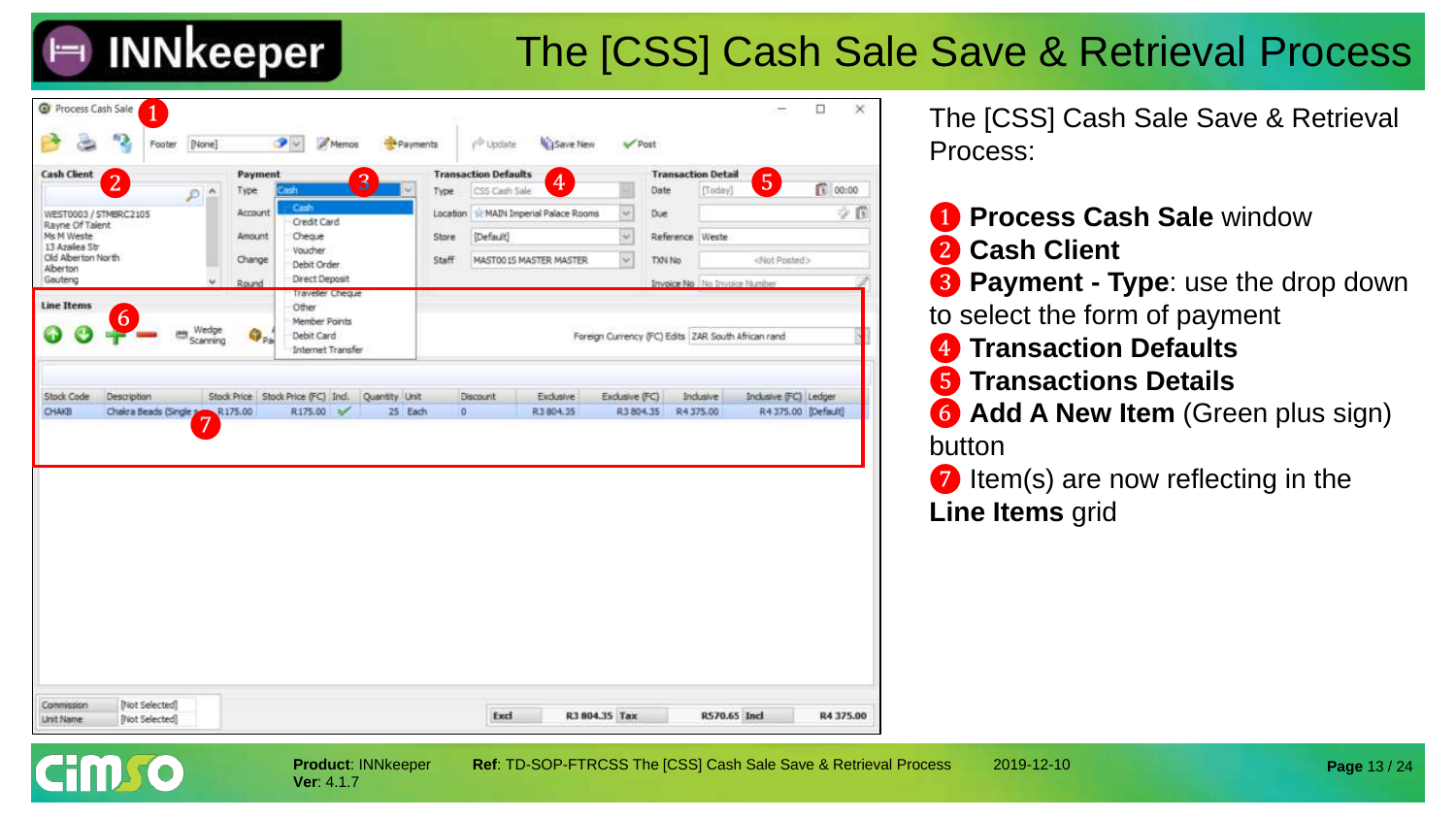## The [CSS] Cash Sale Save & Retrieval Process

| Type:<br>×<br>p |                                                        | $\overline{3}$                            |                                                            | <b>Transaction Defaults</b>                               |                                 |                                                 | <b>Transaction Detail</b> |                                      | 5                                        |                                                                                                                                                                  |
|-----------------|--------------------------------------------------------|-------------------------------------------|------------------------------------------------------------|-----------------------------------------------------------|---------------------------------|-------------------------------------------------|---------------------------|--------------------------------------|------------------------------------------|------------------------------------------------------------------------------------------------------------------------------------------------------------------|
|                 | Cash                                                   |                                           | $\sim$<br>Type                                             | CSS Cash Sale                                             | 4                               |                                                 | Date                      | [Today]                              |                                          | Ø)<br>00:00                                                                                                                                                      |
|                 | Account (Default)                                      |                                           | $\omega$<br>Location                                       |                                                           | Sir MAIN Imperial Palace Rooms  | $\mathcal{L}_{\mathcal{C}}$                     | Due                       |                                      |                                          | 90                                                                                                                                                               |
|                 | 8                                                      |                                           |                                                            | [Default]                                                 |                                 | $\sim$                                          |                           |                                      |                                          |                                                                                                                                                                  |
|                 |                                                        |                                           |                                                            |                                                           |                                 | $\backsim$                                      |                           |                                      |                                          |                                                                                                                                                                  |
| ×<br>Round      |                                                        |                                           |                                                            |                                                           |                                 |                                                 |                           |                                      |                                          |                                                                                                                                                                  |
| 7               |                                                        |                                           |                                                            |                                                           |                                 |                                                 |                           |                                      |                                          |                                                                                                                                                                  |
|                 |                                                        |                                           |                                                            |                                                           |                                 |                                                 |                           |                                      |                                          |                                                                                                                                                                  |
|                 |                                                        |                                           |                                                            |                                                           |                                 |                                                 |                           |                                      |                                          |                                                                                                                                                                  |
|                 |                                                        |                                           |                                                            |                                                           |                                 |                                                 |                           |                                      |                                          |                                                                                                                                                                  |
|                 |                                                        |                                           |                                                            |                                                           |                                 |                                                 |                           |                                      |                                          |                                                                                                                                                                  |
|                 |                                                        |                                           |                                                            |                                                           |                                 |                                                 |                           |                                      |                                          |                                                                                                                                                                  |
|                 |                                                        |                                           |                                                            |                                                           |                                 |                                                 |                           |                                      |                                          |                                                                                                                                                                  |
|                 |                                                        |                                           |                                                            |                                                           |                                 |                                                 |                           |                                      |                                          |                                                                                                                                                                  |
|                 | Wedge<br>Scanning<br>Chakra Beads (Single s<br>R175.00 | <b>Amount</b><br>Change<br>Add<br>Package | Clear All<br>Stock Price Stock Price (FC) Incl.<br>R175.00 | R4375.00 2<br>R0.00<br>R.O.OO<br>Quantity Unit<br>25 Each | Store<br>Staff<br>Discount<br>o | MASTO015 MASTER MASTER<br>Exdusive.<br>R3804.35 |                           | TXN-No<br>Exclusive (FC)<br>R3804.35 | Reference Weste<br>Inclusive<br>R4375.00 | <not posted=""><br/>Invoice No   No Invoice Number<br/>Foreign Currency (FC) Edits ZAR South African rand<br/>Indusive (FC) Ledger<br/>R4 375.00 [Default]</not> |

The [CSS] Cash Sale Save & Retrieval Process:

- ❶ **Process Cash Sale** window ❷ **Cash Client**
- ❸ **Payment Type**: use the drop down to select the form of payment
- ❹ **Transaction Defaults**
- ❺ **Transactions Details**
- **6 Add A New Item** (Green plus sign) button
- ❼ Item(s) are now reflecting in the **Line Items** grid
- **8** Amount: type in the amount received
- **9** Select the **Save Item** button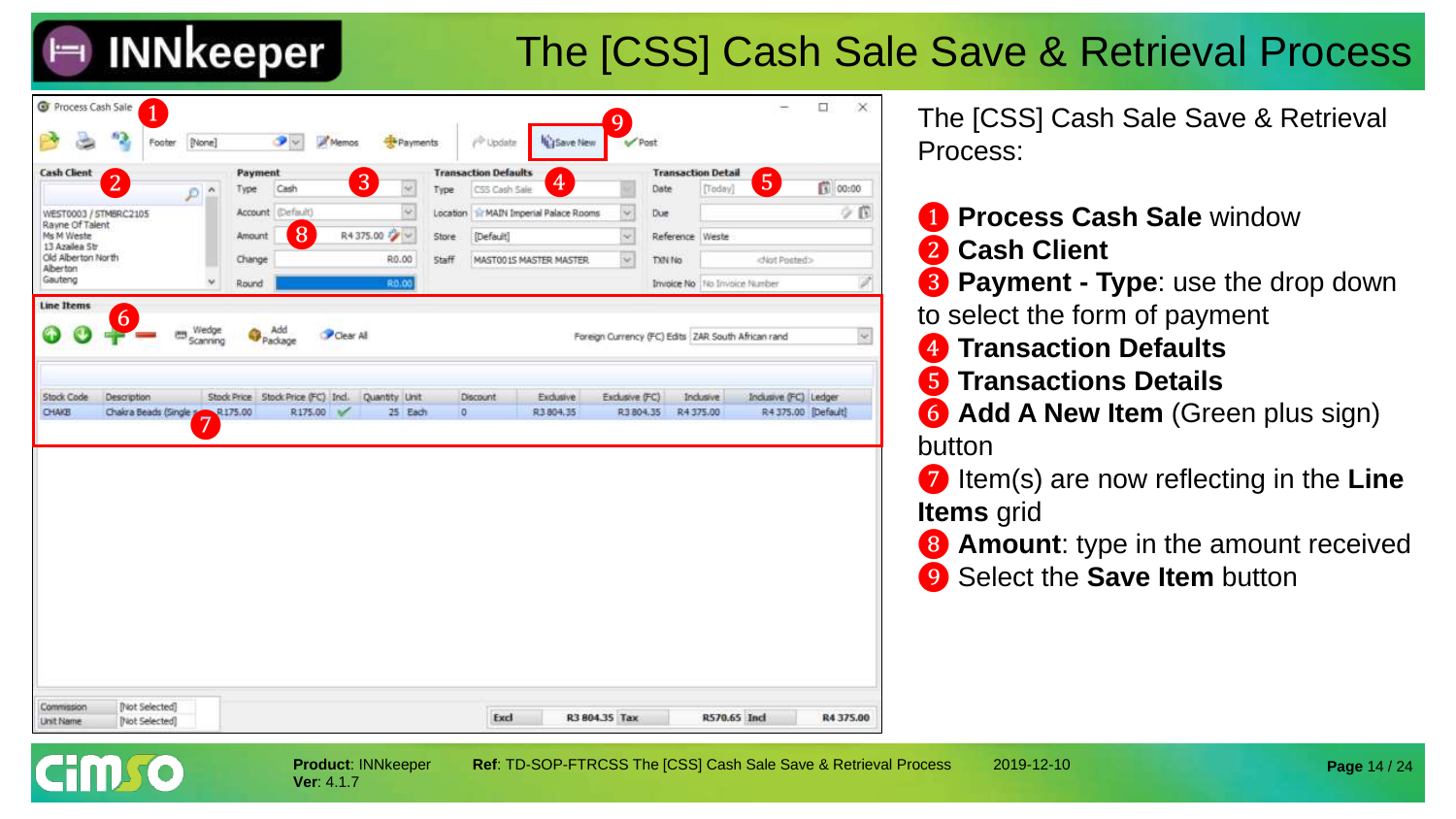## The [CSS] Cash Sale Save & Retrieval Process

| <b>Cash Client</b>                                                  | Payment                             |                                                                                                         |                                                                                                                              | <b>Transaction Defaults</b>                                                                                                      |                             | <b>Transaction Detail</b> |                                               |                     |
|---------------------------------------------------------------------|-------------------------------------|---------------------------------------------------------------------------------------------------------|------------------------------------------------------------------------------------------------------------------------------|----------------------------------------------------------------------------------------------------------------------------------|-----------------------------|---------------------------|-----------------------------------------------|---------------------|
| P                                                                   | Cash<br>Type<br>۸                   | $\mathbf{v}$                                                                                            | Type                                                                                                                         | CSS Cash Sale                                                                                                                    |                             | Date                      | [Today]                                       | 100:00              |
| WEST0003 / STMBRC2105                                               | Account (Default)                   | V.                                                                                                      |                                                                                                                              | Location > MAIN Imperial Palace Rooms                                                                                            | $\omega$                    | Due                       |                                               | 9 6                 |
| Rayne Of Talent<br>Ms M Weste                                       | Amount                              | R4 375.00 P                                                                                             | Store                                                                                                                        | [Default]                                                                                                                        | $\sim$                      | Reference Weste           |                                               |                     |
| 13 Azalea Str<br>Old Alberton North<br>Alberton                     | Change                              | R0.00                                                                                                   | Staff                                                                                                                        | MAST001S MASTER MASTER                                                                                                           | $\ddot{}$                   | TXN No                    | <not posted=""></not>                         |                     |
| Gauteng                                                             | ×<br>Round                          | Confirm Transaction Post                                                                                |                                                                                                                              | ×                                                                                                                                |                             |                           | Invoice No No Imvoice Number                  |                     |
| <b>Line Items</b>                                                   |                                     | <b>Transaction Post Options</b>                                                                         |                                                                                                                              |                                                                                                                                  |                             |                           |                                               |                     |
|                                                                     | Add<br>Wedge<br>Padrage<br>Scanning | Please select the actions to be taken after posting the<br>dicking the 'Post' button.<br><b>Actions</b> |                                                                                                                              | transaction by setting the options below. Confirm your choice by                                                                 |                             |                           | Currency (FC) Edits ZAR South African rand    | $\sim$              |
| <b>Stock Code</b><br>Description<br>CHAKE<br>Chakra Beads (Single s | Stock Price Stock Price<br>R175.00  | Print/Preview<br>Clearing<br><b>R17</b><br>Output<br>Print Layout<br>Printer<br>Printer<br>$\pm 2$      | Preview the transaction<br>Print the transaction<br>Preview the transaction<br>Standard A4 Layout<br>Canon B4100 series<br>3 | $2^{^{\circ}}$<br>$\sim$<br>Do not print or preview the transaction<br>$\vee$ Copies<br>ı.<br>Copies<br>t<br>×<br>Post<br>Cancel | Exclusive (FC)<br>R3 804.35 |                           | Indusive<br>Indusive (FC) Ledger<br>R4 375.00 | R4 375.00 [Default] |

**Ver**: 4.1.7

**HMSO** 

The [CSS] Cash Sale Save & Retrieval Process:

#### **1 Confirm Transaction Post window** ❷ **Print/Preview**

❸ Select the **Post** button

**Product**: INNkeeper **Ref**: TD-SOP-FTRCSS The [CSS] Cash Sale Save & Retrieval Process 2019-12-10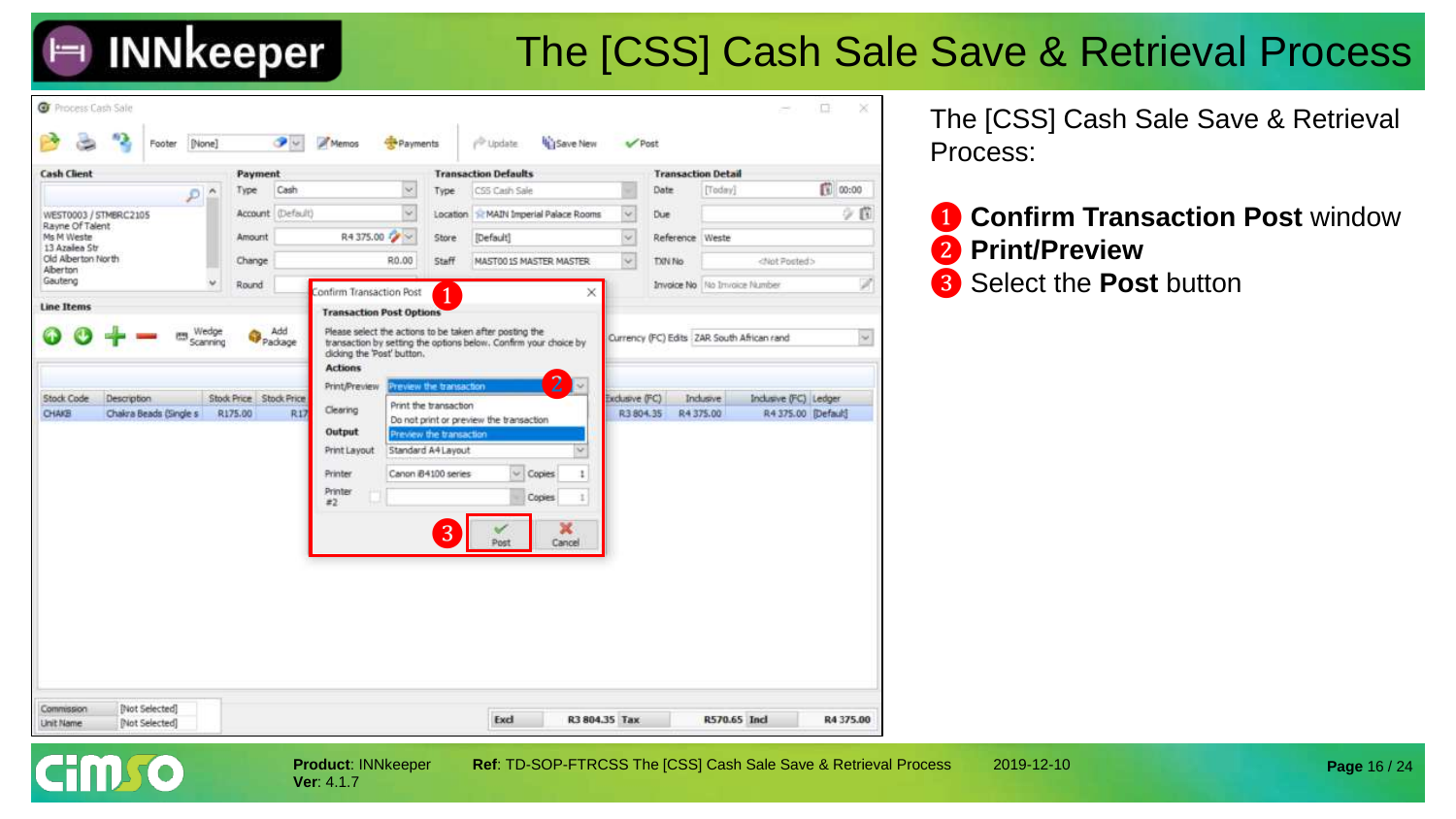#### The [CSS] Cash Sale Save & Retrieval Process

|                        | C Process Cash Sale     |                | The Print Preview - Cash Sale / Tax Invoice (temp) CSStemp 4 |                   |                   |                                  |                                                                                                                                                           |                                |                                                                                                                                                                        | $\Box$<br>×                                                                     |
|------------------------|-------------------------|----------------|--------------------------------------------------------------|-------------------|-------------------|----------------------------------|-----------------------------------------------------------------------------------------------------------------------------------------------------------|--------------------------------|------------------------------------------------------------------------------------------------------------------------------------------------------------------------|---------------------------------------------------------------------------------|
|                        | (Type search text here) |                | я<br>$7 - 71 100%$                                           | đ,<br>Ð           |                   |                                  |                                                                                                                                                           |                                |                                                                                                                                                                        | PDF (Portable Document Format)<br>8<br>$\left\vert \mathcal{H}\right\vert$<br>ы |
| Cas<br>통광원역분 8<br>Line |                         |                | Ms M Wester                                                  |                   |                   |                                  | Document number<br>Document date<br>Description<br>Raference<br>Location<br>Stock atore<br>Staff<br>Client<br>Client code<br><b>Manber</b><br>Tail humber | Cash Sale / Tax Invoice (temp) | CSSterns 4<br>6 Sep 2019 09:07<br>Chara Beach (Strole set)<br>Weste<br>Imperial Palace Rooms<br>WASTER MASTER<br>WINDOW WWW.<br>MRINESTOOD<br>STMBRC2128<br>STMBRC2128 | ×                                                                               |
| Stg<br><b>o</b>        |                         | Code           | <b>Description</b>                                           | <b>Hellenence</b> | Unit Price        | Email<br>Quantry                 | Exclusive.                                                                                                                                                | <b>VAY</b>                     | mikaopuriting@yanoo.com<br>inguitive)                                                                                                                                  |                                                                                 |
|                        |                         | <b>RRCHAVE</b> | Chakra Beach (Single set)                                    | Visata            | (incl)<br>8175.00 | 25 Each                          | 93 804.35                                                                                                                                                 | <b>MS70.65</b>                 | M4 375.00                                                                                                                                                              |                                                                                 |
|                        |                         | Totale         |                                                              |                   |                   |                                  | R3 804.35                                                                                                                                                 | <b>MS70.65</b>                 | M4 S75.00                                                                                                                                                              |                                                                                 |
|                        |                         |                |                                                              |                   |                   | Total with Tax & Service Charges | Subtotal<br>VAT                                                                                                                                           |                                | PO 804.25<br>PAS70 88<br>R4 375.00                                                                                                                                     |                                                                                 |
| Con<br>Unit            |                         |                |                                                              |                   |                   |                                  |                                                                                                                                                           |                                |                                                                                                                                                                        | 55                                                                              |

The **Print Preview**: you are able to **Print**, **Fax**, **Save** and **Email** the receipt

**HIILIO**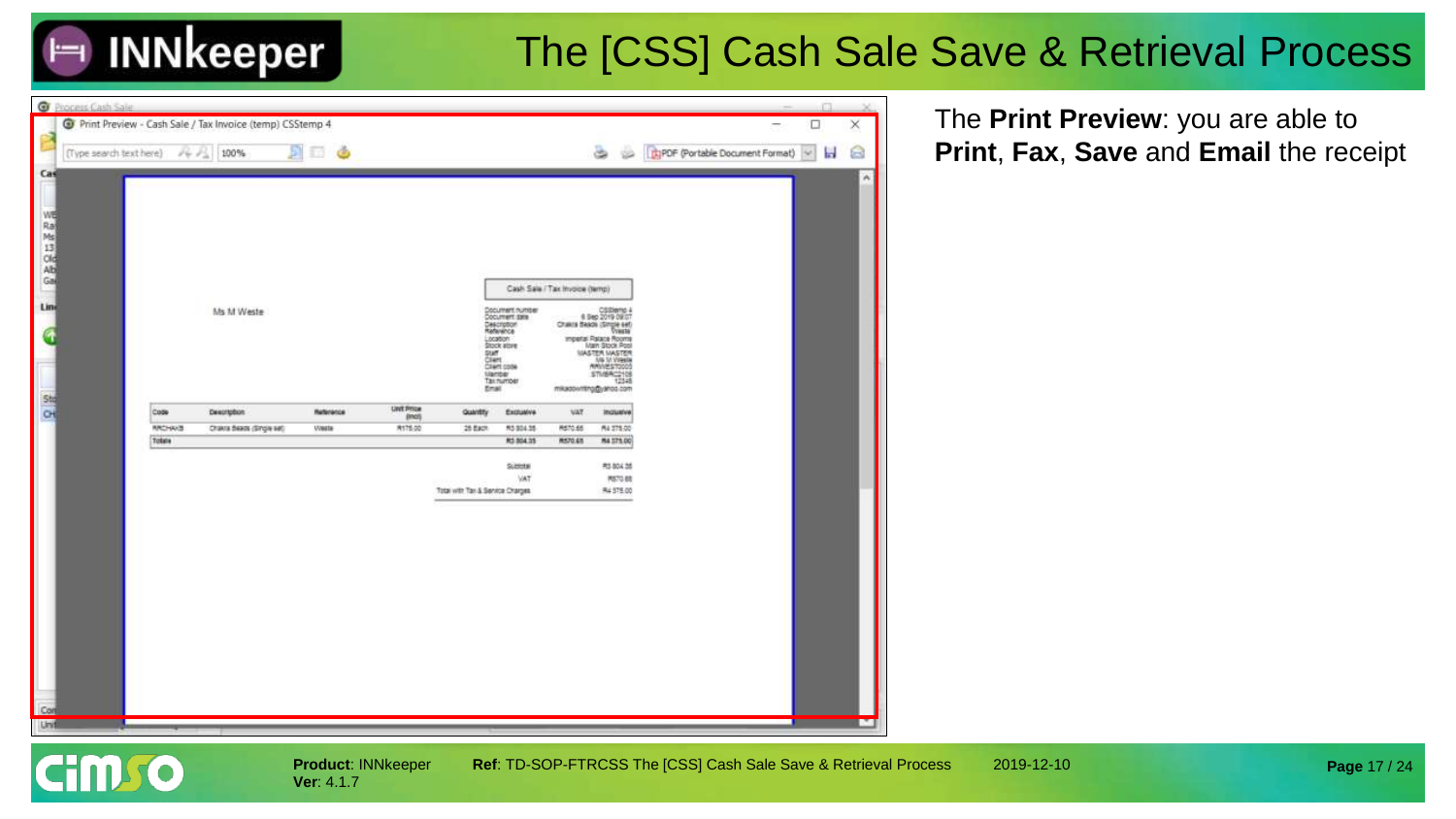#### The [CSS] Cash Sale Save & Retrieval Process

| Cash<br>[Today]<br>$\sim$<br>CSS Cash Sale<br>Date<br>Type<br>Type<br>$P^*$<br>少費<br>Account: (Default)<br>×<br>MAIN Imperial Palace Rooms<br>$\omega$<br>Due.<br>WEST0003 / STMBRC2105<br>Location<br>Rayne Of Talent<br>R4375.00 V<br>$\sim$<br>Amount<br>[Default]<br>Reference Weste<br><b>Store</b><br>R0.00<br>MASTO01S MASTER MASTER<br>$\vee$<br>Change<br><b>Staff</b><br>TXN No<br><not posted=""><br/>D.<br/><math>\overline{\phantom{a}}</math><br/>R.O.O.O<br/><b>Invoice No</b> No Invoice Number<br/>Round<br/>Line Items<br/>Wedge<br/>Scanning<br/>Add<br/>Package<br/>Clear All<br/>Foreign Currency (FC) Edits   ZAR South African rand<br/><math display="inline">\sim</math><br/>×<br/>Information<br/>Stock Price Stock Price (FC) Incl.<br/>Inclusive (FC) Ledger<br/>Exclusive (FC)<br/><b>Stock Code</b><br/>Description<br/>Indusive<br/>clusive.<br/>Transaction has been saved.<br/>R175.00 V<br/>R4 375.00 [Default]<br/>CHAKE<br/>Chakra Beads (Single s<br/>R175.00<br/>804.35<br/>R3804.35<br/>R4375.00<br/><math>\vee</math> OK</not> | <b>Cash Client</b>             | Payment |  | <b>Transaction Defaults</b> | <b>Transaction Detail</b> |                  |
|------------------------------------------------------------------------------------------------------------------------------------------------------------------------------------------------------------------------------------------------------------------------------------------------------------------------------------------------------------------------------------------------------------------------------------------------------------------------------------------------------------------------------------------------------------------------------------------------------------------------------------------------------------------------------------------------------------------------------------------------------------------------------------------------------------------------------------------------------------------------------------------------------------------------------------------------------------------------------------------------------------------------------------------------------------------------|--------------------------------|---------|--|-----------------------------|---------------------------|------------------|
|                                                                                                                                                                                                                                                                                                                                                                                                                                                                                                                                                                                                                                                                                                                                                                                                                                                                                                                                                                                                                                                                        |                                |         |  |                             |                           | $\sqrt{3}$ 00:00 |
|                                                                                                                                                                                                                                                                                                                                                                                                                                                                                                                                                                                                                                                                                                                                                                                                                                                                                                                                                                                                                                                                        |                                |         |  |                             |                           |                  |
|                                                                                                                                                                                                                                                                                                                                                                                                                                                                                                                                                                                                                                                                                                                                                                                                                                                                                                                                                                                                                                                                        | Ms M Weste<br>13 Azalea Str    |         |  |                             |                           |                  |
|                                                                                                                                                                                                                                                                                                                                                                                                                                                                                                                                                                                                                                                                                                                                                                                                                                                                                                                                                                                                                                                                        | Old Alberton North<br>Alberton |         |  |                             |                           |                  |
|                                                                                                                                                                                                                                                                                                                                                                                                                                                                                                                                                                                                                                                                                                                                                                                                                                                                                                                                                                                                                                                                        | Gauteng                        |         |  |                             |                           |                  |
|                                                                                                                                                                                                                                                                                                                                                                                                                                                                                                                                                                                                                                                                                                                                                                                                                                                                                                                                                                                                                                                                        |                                |         |  |                             |                           |                  |

**Ver**: 4.1.7

**Cimro** 

The **Information** window, confirming the transaction has been saved

**Page** 18 / 24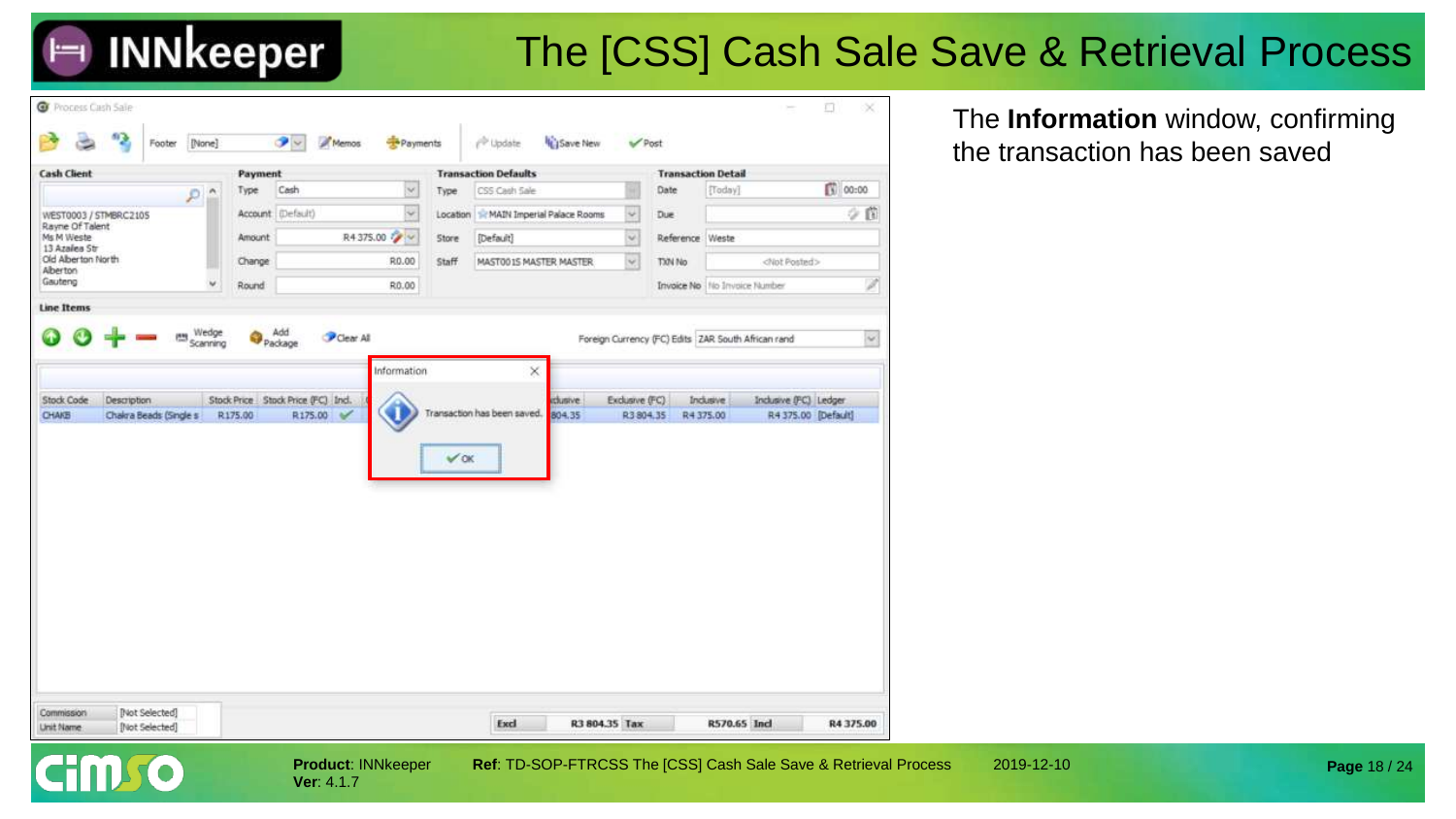

# Retrieving The Saved Transactions



**Product**: INNkeeper **Ref**: TD-SOP-FTRCSS The [CSS] Cash Sale Save & Retrieval Process 2019-12-10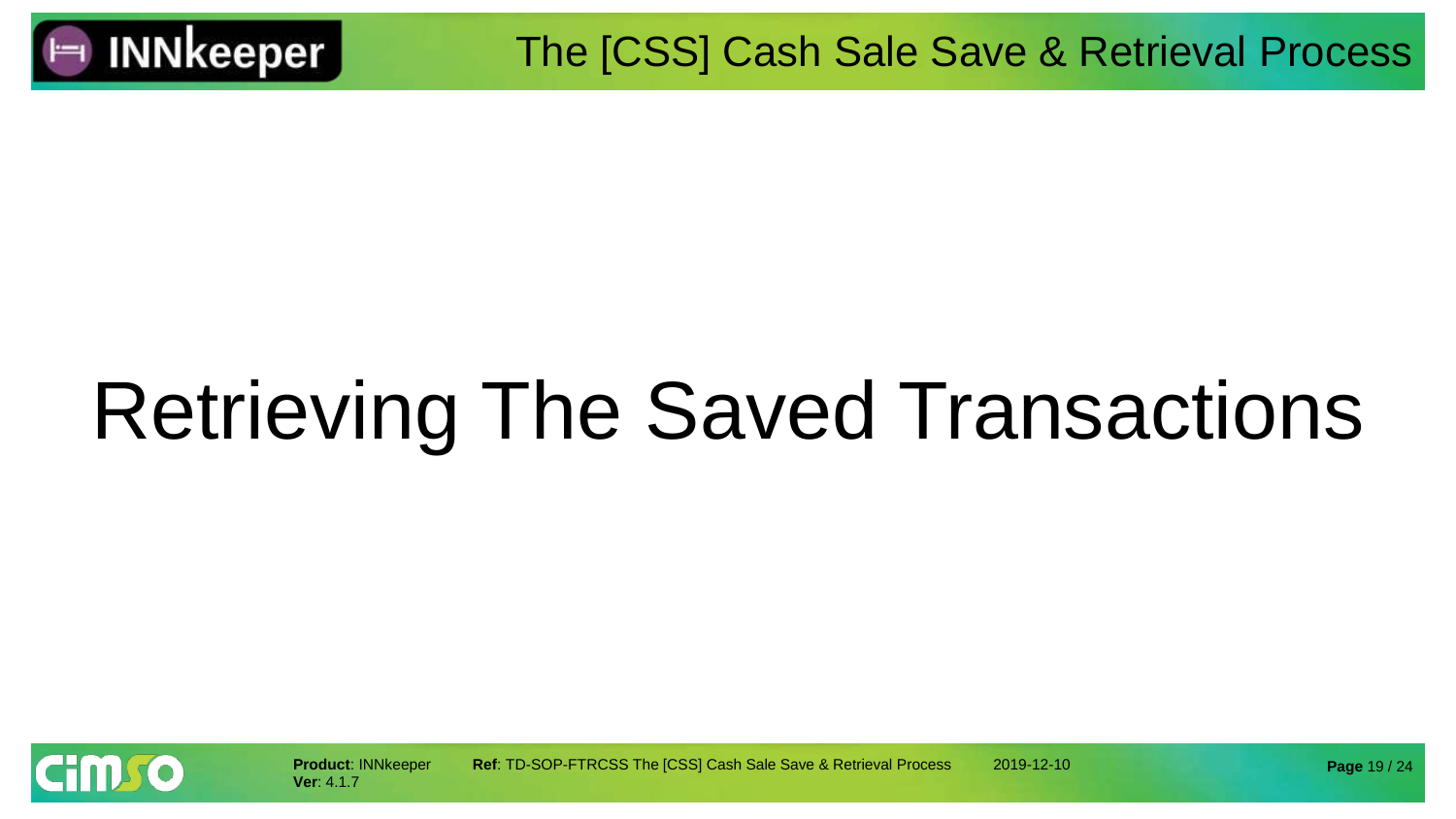## The [CSS] Cash Sale Save & Retrieval Process

| $\overline{2}$<br>Cash           | <b>Cash Payment</b> |                                         |              | <b>Transaction Defaults</b> |                         | <b>Transaction Detail</b> |                                     |                    |
|----------------------------------|---------------------|-----------------------------------------|--------------|-----------------------------|-------------------------|---------------------------|-------------------------------------|--------------------|
| P                                | Type:               | Cash<br>$\sim$                          | Type         | CSS Cash Sale               | ×                       | Date:                     | 9 Jul 2018                          | 图 11:18            |
| - Unspecified -                  |                     | $\mathbf{v}$<br>Account CASH Cash Funds |              | Location [Default]          | $\checkmark$            | Due.                      |                                     | $\partial$ 0       |
|                                  | Amount              | is.                                     | Store        | [Default]                   | $\overline{\mathbf{v}}$ | Reference CASH            |                                     |                    |
|                                  | Change              | R0.00                                   | Staff        | MAST001S MASTER MASTER      | $\downarrow$            | TXN No                    | <htt fosted=""></htt>               |                    |
|                                  | Round               | R0.00                                   |              |                             |                         |                           | <b>Invoice No</b> No Invoice Number | Ø                  |
| <b>Line Items</b>                |                     |                                         |              |                             |                         |                           |                                     |                    |
| Stock Code<br><b>Description</b> | Store               | Stock Price Incl.                       | Tax Schedule | Quantity Unit               | Discount                | Exclusive                 | Industrie                           | <b>Prior Price</b> |
|                                  |                     |                                         |              |                             |                         |                           |                                     |                    |
|                                  |                     |                                         |              |                             |                         |                           |                                     |                    |
|                                  |                     |                                         |              |                             |                         |                           |                                     |                    |
|                                  |                     |                                         |              |                             |                         |                           |                                     |                    |
|                                  |                     |                                         |              |                             |                         |                           |                                     |                    |
|                                  |                     |                                         |              |                             |                         |                           |                                     |                    |
|                                  |                     |                                         |              |                             |                         |                           |                                     |                    |

**Ver**: 4.1.7

**HMSO** 

**Product**: INNkeeper **Ref**: TD-SOP-FTRCSS The [CSS] Cash Sale Save & Retrieval Process 2019-12-10

To retrieve the cash transaction we saved:

❶ The **Process Cash Sale** window ❷ Select the **Retrieve A Saved Proforma Transaction** (yellow folder glyph) button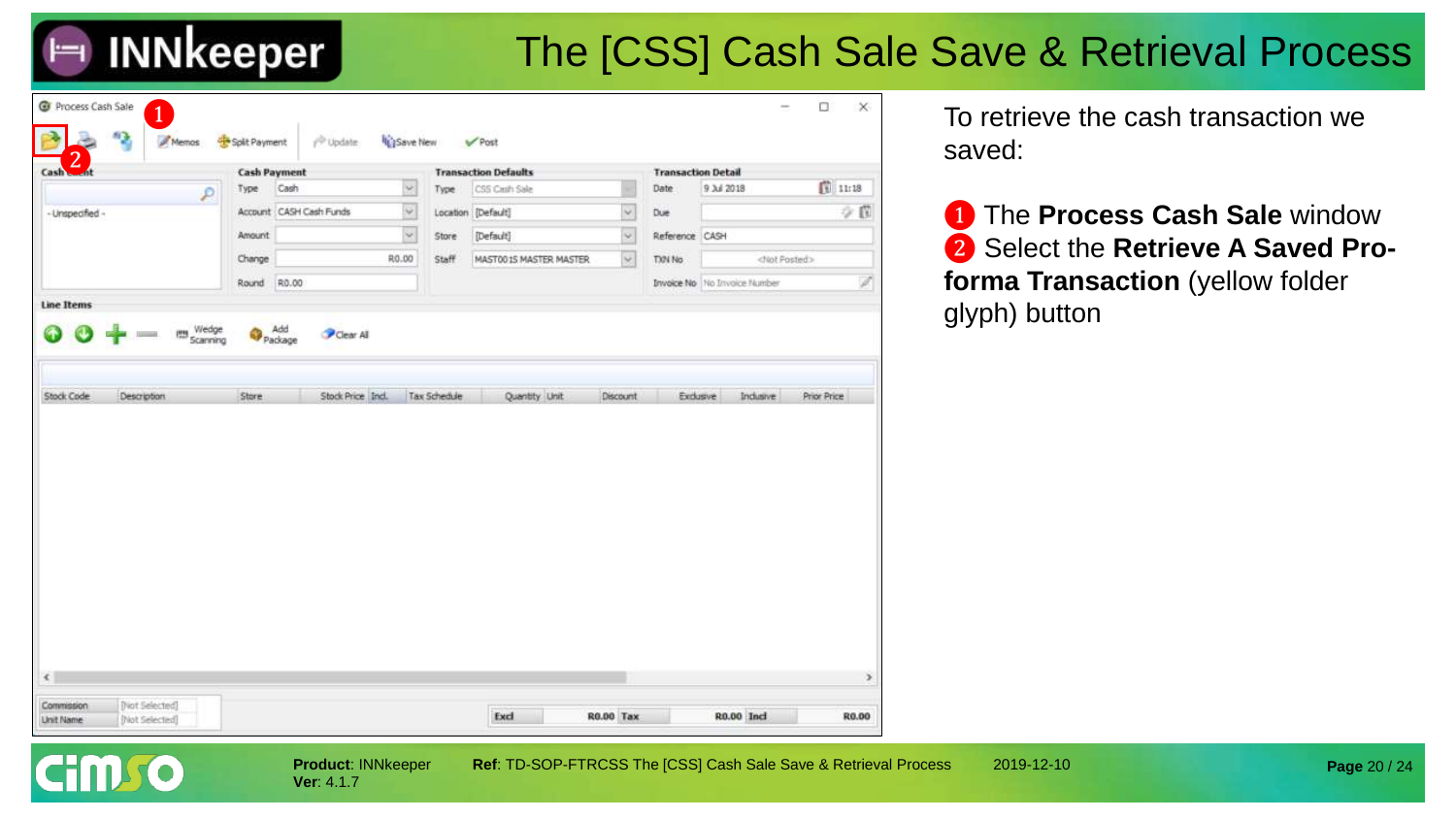#### The [CSS] Cash Sale Save & Retrieval Process

|                      | $\mathbf{P}_{\mathbf{G}}$                                                                                                                                                                                                                            | Split Payment<br>Memos |            | $r^{\diamondsuit}$ Update | <b>IL' Save New</b>                                 | $\sqrt{Post}$ |                                |                   |               |                               |
|----------------------|------------------------------------------------------------------------------------------------------------------------------------------------------------------------------------------------------------------------------------------------------|------------------------|------------|---------------------------|-----------------------------------------------------|---------------|--------------------------------|-------------------|---------------|-------------------------------|
| Retrieve             | Select Pro-Forma Transaction                                                                                                                                                                                                                         |                        |            |                           |                                                     |               |                                |                   | Ξ             | $\Box$<br>×                   |
| Type                 | [CSS] Cash Sale                                                                                                                                                                                                                                      |                        |            | None<br>Date restriction  |                                                     |               | Hide Fully Posted Transactions |                   |               |                               |
| Batch                | $[AI] \centering% \includegraphics[width=1.0\textwidth]{Figures/PG1.pdf} \caption{The 3D (top) and the 4D (bottom) of the 3D (bottom) and the 4D (bottom) of the 3D (bottom) of the 3D (bottom). The 3D (bottom) is the 3D (bottom).} \label{fig:1}$ |                        | $\bullet$  | Dated from                | None                                                |               |                                |                   |               |                               |
| Client               | [AM]                                                                                                                                                                                                                                                 |                        | <b>9</b> P | until before              | Transaction Date<br>$\overline{2}$<br>Creation date |               |                                |                   |               |                               |
|                      | $\ddot{\phantom{a}}$<br>19                                                                                                                                                                                                                           |                        |            |                           |                                                     |               |                                |                   |               |                               |
| Code                 | Number                                                                                                                                                                                                                                               | Date                   | Time.      | Client Code               | Client Name                                         | Member Code   | Client Account                 | <b>Staff Code</b> | Staff Name    | <b>Reference</b>              |
| CSStemp              | $\overline{2}$                                                                                                                                                                                                                                       | 9 Jul 2018             | 11:17      | WEST0003                  | Ms M Weste                                          | STMBRC2105    |                                | MAST001S          | MASTER MASTER | CASH                          |
|                      |                                                                                                                                                                                                                                                      |                        |            |                           |                                                     |               |                                |                   |               |                               |
|                      |                                                                                                                                                                                                                                                      |                        |            |                           |                                                     |               |                                |                   |               |                               |
| $\sqrt{2}$<br>$\leq$ |                                                                                                                                                                                                                                                      |                        |            |                           |                                                     |               |                                |                   |               | $\rightarrow$<br>$\mathbf{r}$ |

**Ver**: 4.1.7

**HITLEO** 

**Product: INNkeeper Ref: TD-SOP-FTRCSS The [CSS] Cash Sale Save & Retrieval Process 2019-12-10** 

#### ❶ The **Select Pro-Forma Transactions**  window

❷ **Date Restriction**: the recommended option is the **None**, which will retrieve all open pro-forma transactions.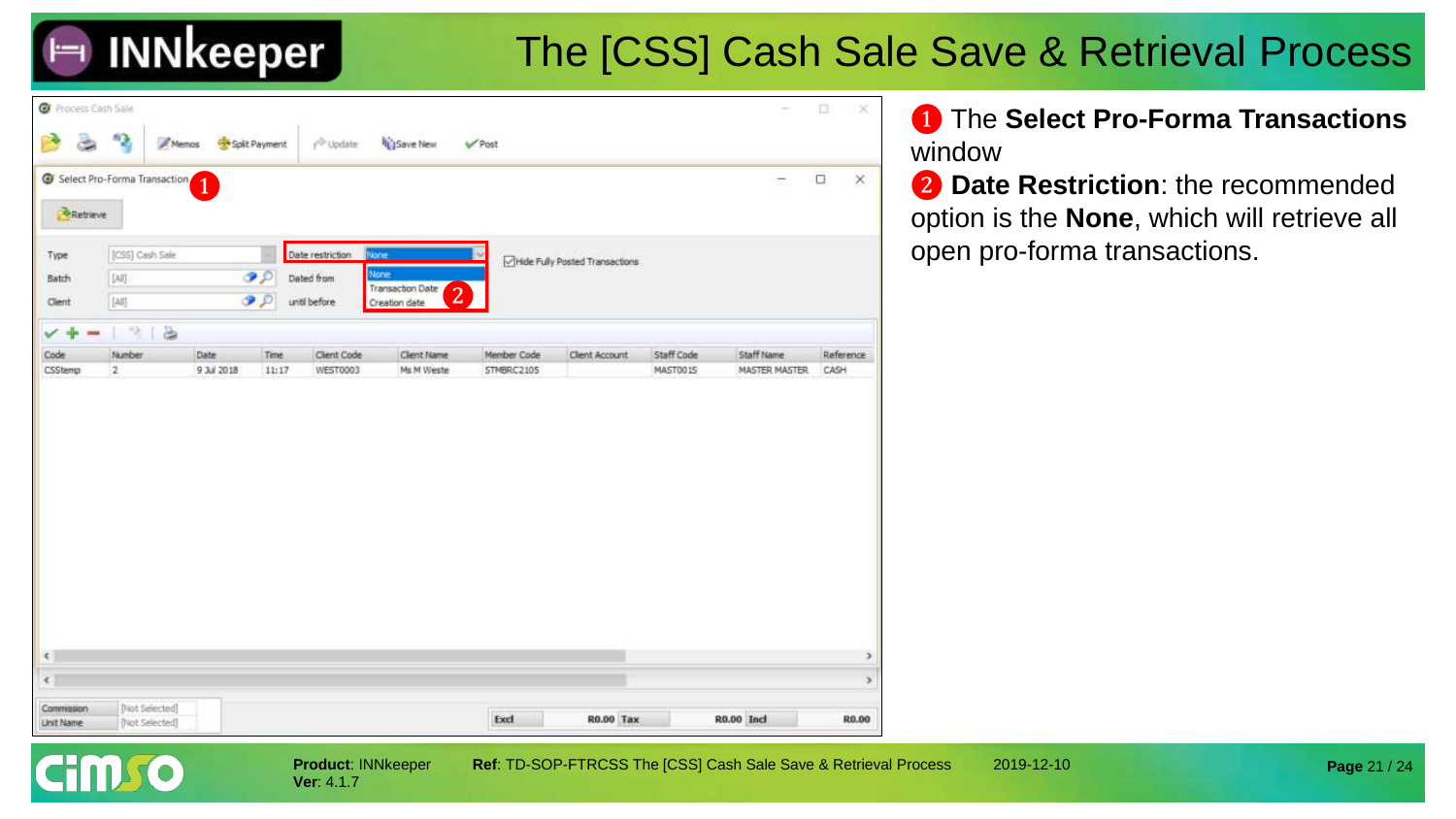#### The [CSS] Cash Sale Save & Retrieval Process

|                                 | G Select Pro-Forma Transaction                                                                                                                                                                                                                       | $\overline{\mathbf{1}}$ |               |                  |                              |                   |                                |            | ÷.                   | $\Box$<br>$\times$    |
|---------------------------------|------------------------------------------------------------------------------------------------------------------------------------------------------------------------------------------------------------------------------------------------------|-------------------------|---------------|------------------|------------------------------|-------------------|--------------------------------|------------|----------------------|-----------------------|
| Retrieve                        | $\overline{5}$                                                                                                                                                                                                                                       |                         |               |                  |                              |                   |                                |            |                      |                       |
| Type                            | [CSS] Cash Sale                                                                                                                                                                                                                                      |                         |               | Date restriction | $\boxed{2}$<br>None          | $\sqrt{2}$        | Mide Fully Posted Transactions |            |                      |                       |
| Batch                           | $[AI] % \begin{center} \includegraphics[width=\textwidth]{figures/fig_2b} \end{center} % \vspace*{-1em} \caption{The image of the image is a function of the image. The left is the number of the image is the number of the image.} \label{fig:2b}$ |                         | $\mathcal{P}$ | Dated from       | 7 3:1 2018<br>$\overline{3}$ |                   |                                |            |                      |                       |
| Client                          | [FA!]                                                                                                                                                                                                                                                |                         | ه د           | until before     | 9 3:1 2018                   |                   |                                |            |                      |                       |
| ✓                               | 恃<br>a                                                                                                                                                                                                                                               |                         |               |                  |                              |                   |                                |            |                      |                       |
| Code                            | Number                                                                                                                                                                                                                                               | Date                    | Time          | Client Code      | Client Name                  | Member Code       | Client Account                 | Staff Code | Staff Name           | Reference             |
|                                 | $\overline{4}$                                                                                                                                                                                                                                       | 9 3d 2018               | 11:17         | WEST0003         | Ms M Weste                   | <b>STMBRC2105</b> |                                | MASTOD1S   | <b>MASTER MASTER</b> | CASH                  |
|                                 |                                                                                                                                                                                                                                                      |                         |               |                  |                              |                   |                                |            |                      |                       |
|                                 |                                                                                                                                                                                                                                                      |                         |               |                  |                              |                   |                                |            |                      |                       |
| CSStemp<br>$\leq$<br>$\epsilon$ |                                                                                                                                                                                                                                                      |                         |               |                  |                              |                   |                                |            |                      | $\rightarrow$<br>$\,$ |

**Ver**: 4.1.7

**Product**: INNkeeper **Ref**: TD-SOP-FTRCSS The [CSS] Cash Sale Save & Retrieval Process 2019-12-10

❶ The **Select Pro-Forma Transactions**  window

- ❷ **Date Restriction**: option **None 8** Date Range: select the calendars to select the date range for **Dated From** and **Until Before**
- **4** Locate & Select: select the transaction required to **Highlight** it ❺ Select the **Retrieve** button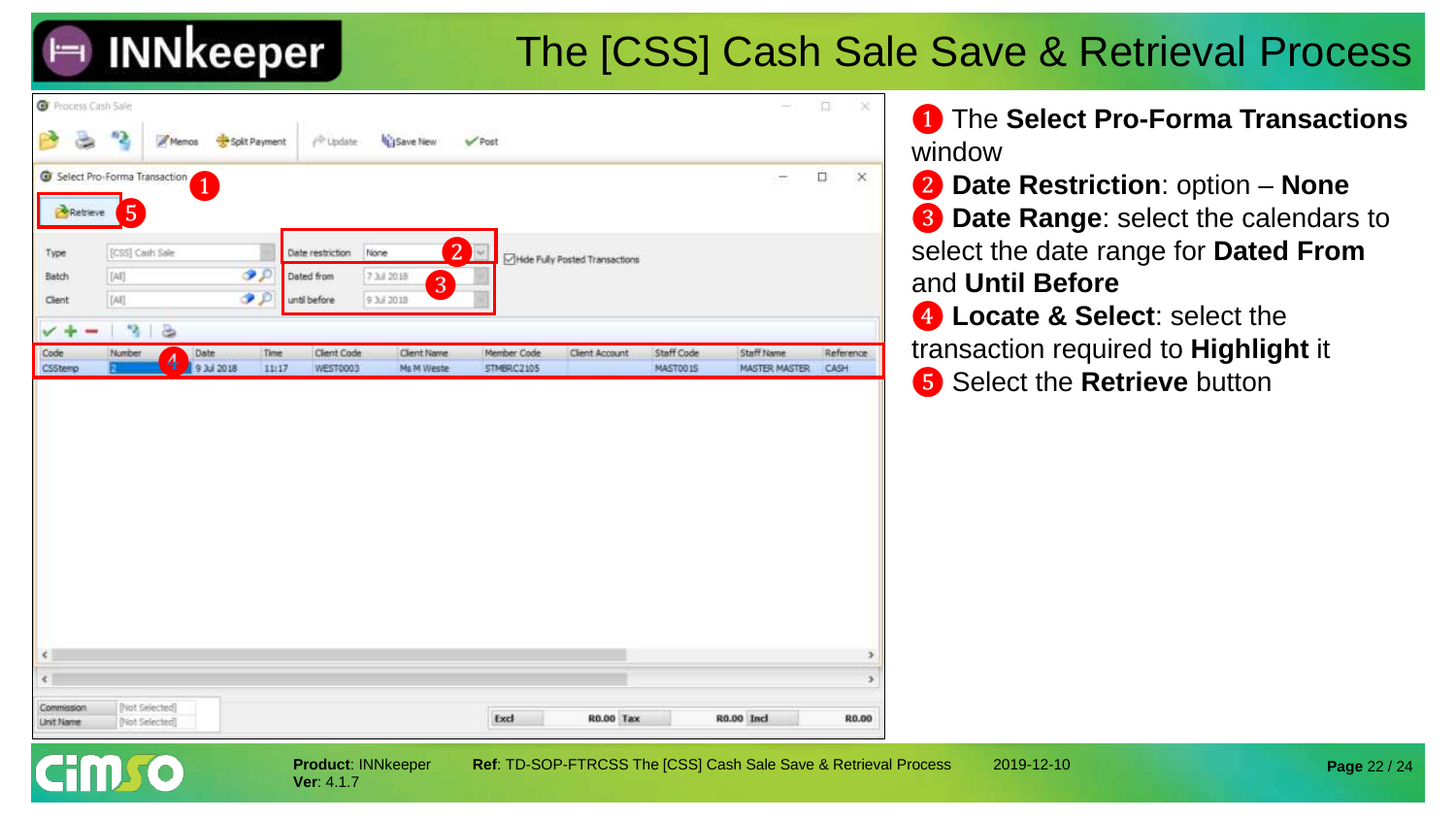#### The [CSS] Cash Sale Save & Retrieval Process

| <b>Cash Client</b>                   |                                              | <b>Cash Payment</b>    |       |                            |                          |                             | <b>Transaction Defaults</b> |                   |                      | <b>Transaction Detail</b> |                                |                      |
|--------------------------------------|----------------------------------------------|------------------------|-------|----------------------------|--------------------------|-----------------------------|-----------------------------|-------------------|----------------------|---------------------------|--------------------------------|----------------------|
|                                      | $\hat{\mathcal{D}}$<br>$\mathcal{P}$         | Type                   | Cash  |                            |                          | $\mathbf{v}$<br>Type        | CSS Cash Sale               |                   |                      | Date                      | 9 Jul 2018                     | 11:18                |
| WEST0003 / STMBRC2105                |                                              |                        |       | Account CASH Cash Funds    |                          | $\omega$                    | Location [Default]          |                   | $\ddot{\phantom{0}}$ | <b>Due</b>                |                                | 9 B                  |
| Rayne Of Talent<br>Ms M Weste        |                                              | Amount                 |       |                            |                          | $\omega$<br>Store           | w.<br>[Default]             |                   | Reference CASH       |                           |                                |                      |
| 13 Azailea Str<br>Old Alberton North |                                              | Change                 |       |                            | (R.3 555.00)             | Staff                       | MASTOO IS MASTER MASTER     |                   | $\omega$             | TXN No                    |                                |                      |
| Alberton<br>Gauteng                  | v                                            |                        | R0.00 |                            |                          |                             |                             |                   |                      |                           | Invoice No   No Invoice Number |                      |
| <b>Line Items</b>                    |                                              | Round                  |       |                            |                          |                             |                             |                   |                      |                           |                                |                      |
| <b>Stock Code</b>                    | Description<br>LIQDRYLEMON44 Dry Lemon 440ml | Store<br>Restaurant Bz |       | Stock Price Ind.<br>R.9.90 | $\checkmark$             | Tax Schedule<br>VAT (Sales) | Quantity Unit               | 24 440ml Bottle 0 | Discount             | Exclusive<br>R206.61      | Industve<br>R237.60            | Prior Price<br>R9.79 |
|                                      |                                              |                        |       |                            |                          |                             |                             |                   |                      |                           |                                |                      |
|                                      |                                              |                        |       |                            |                          |                             |                             |                   |                      |                           |                                |                      |
| LIQCOCOKE440                         | 440ml Coke                                   | Restaurant Ba          |       | R15.00                     | $\overline{\mathscr{L}}$ | VAT (Sales)                 |                             | 12 Bottle         | $\circ$              | R156.52                   | R180.00                        | R5.97                |
| MENDINLAMBCOM                        | Lamb Combo & Chips                           | Prep Kitchen 5         |       | R 189.00                   | $\checkmark$             | VAT (Sales)                 |                             | 12 Unit           | $\ddot{\mathbf{0}}$  | R1972.17                  | R2 268.00                      | R0.00                |
| <b>VENLIB-DRE</b>                    | Venue Hire Fee                               | Prep Kitchen 5         |       | R869.40                    |                          | VAT (Sales)                 |                             | 1 Unit            | $\circ$              | R756.00                   | R869.40                        | R0.00                |
|                                      |                                              |                        |       |                            |                          |                             |                             |                   |                      |                           |                                |                      |
| $\leq$                               |                                              |                        |       |                            |                          |                             |                             |                   |                      |                           |                                | $\rightarrow$        |

**Ver**: 4.1.7

**HILLO** 

To process the Cash sale, refer to the following manual for assistance:

#### **TD-SOPFTRCSS Cash Sale**